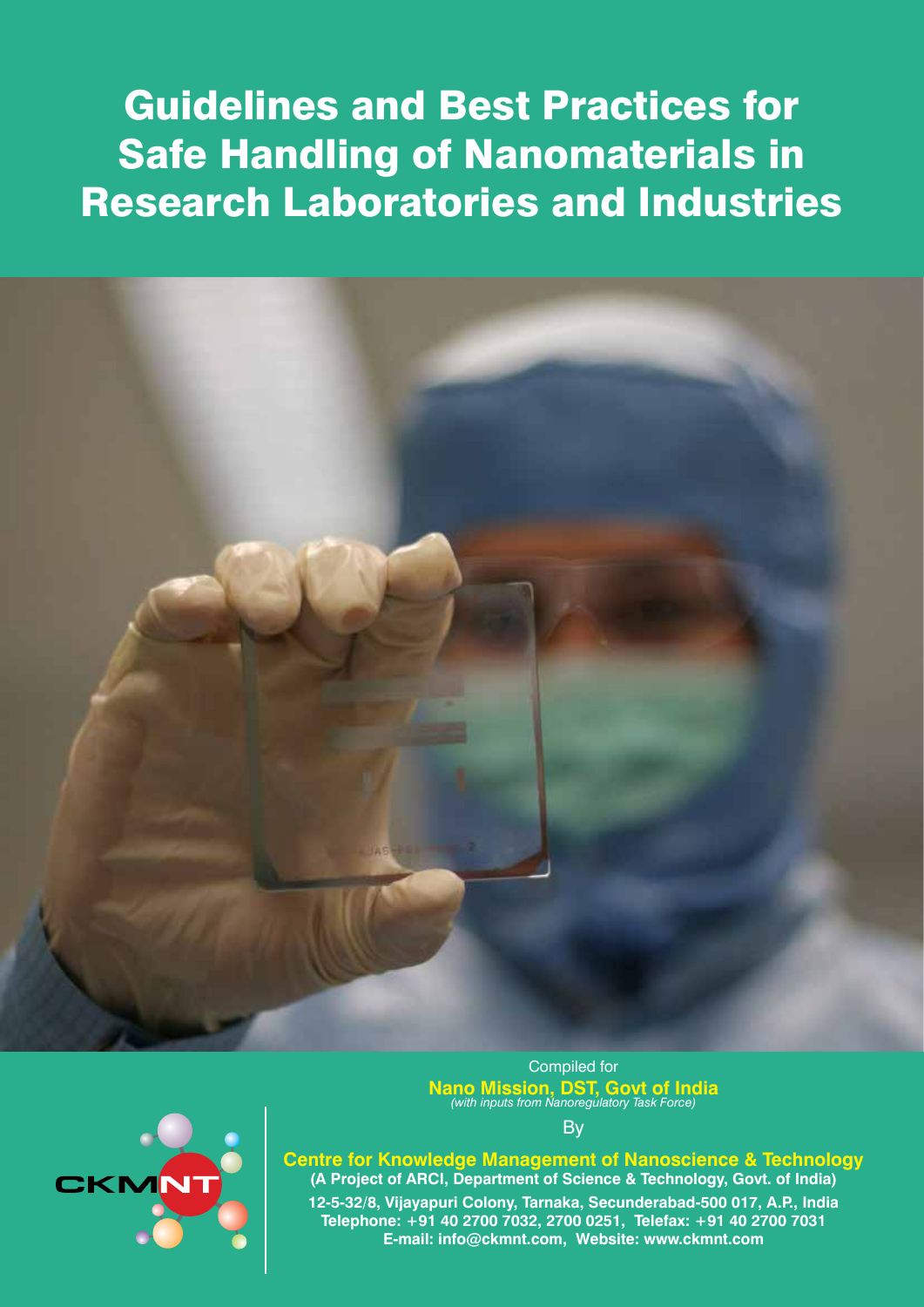# **About the Report**

Realising the emerging importance of safe handling of Nanomaterials, the Nano Mission of Govt. of India constituted a Nanoregulatory Task Force consisting of eminent experts to bring out a comprehensive document on "**Guidelines and Best Practices for Safe Handling of Nanomaterials in Research Laboratories and Industries**".

Under the able guidance of Nano Mission and Nanoregulatory Task Force, CKMNT has brought out this comprehensive document based on published reports by regulatory bodies like ISO, OECD, NIOSH, OSHA and other reports available in public domain.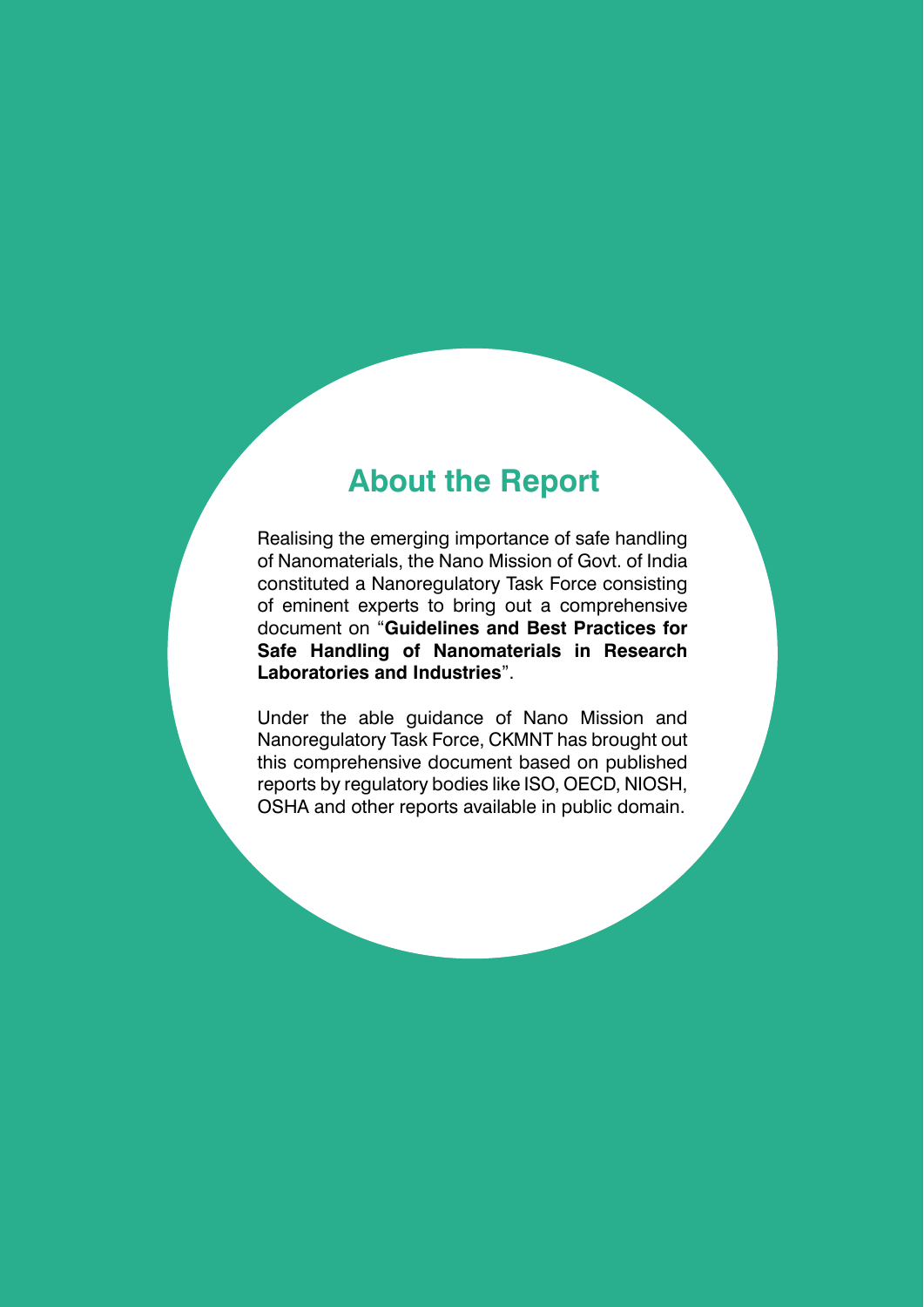#### **ACKNOWLEDGEMENTS**

CKMNT acknowledges all the task force members, who directly or indirectly have extended their support by providing substantive inputs for the preparation of this guidelines for safe handling of nanomaterials, in particular we would like to thank the following taskforce members.

Dr. Baldev Raj, President, Indian National Academy of Engineering and JC Bose Fellow, DST. India, President-Research, PSG Institutes Dr. G. Sundararajan, Director, ARCI Prof. Shantikumar V. Nair, Amrita Institute of Medical Sciences Dr. KC Gupta, Director, IITR Prof. R.C Budhani, Director, NPL Dr. R.R.Sinha, Scientist 'G', DBT Dr. G.V. Ramaraju, Senior Director and Head, Nanotechnology Initiative Division, DIT Dr. Vijay Kumar, Scientist 'F', ICMR Dr. Geeta Jotwani, Scientist 'D', ICMR Dr. N. Vigneshwaran, Scientist (SS), Central Institute for Research on Cotton Technology Dr. Sujata Khaparde, A. D. (RE), MoEF Dr. G. Narayana Raju, J.S. and L. C. R, Ministry of Law and Justice Dr. S.V. Joshi, Associate Director, ARCI Shri Anil Relia, Director, NABL Shri. Deepak Jain, Member Secretary, MTD Dr. Praveer Asthana, Head (AI) and Mission Director, Nano Mission, DST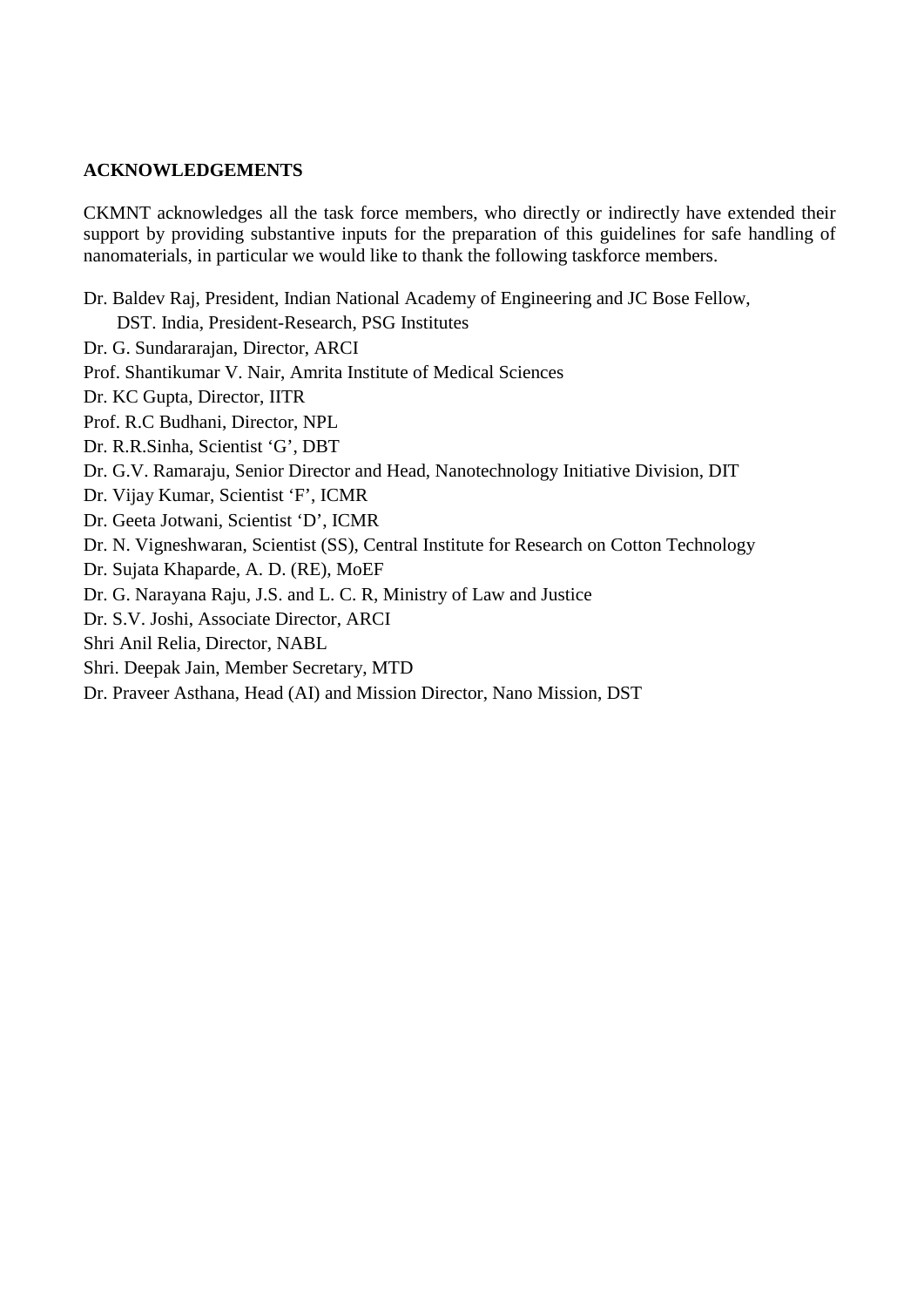# **Table of Contents**

| <b>S. No.</b>           | <b>Topic</b>                                                     | Page No.       |
|-------------------------|------------------------------------------------------------------|----------------|
| 1.                      | <b>Introduction</b>                                              | $\mathbf{1}$   |
| $\overline{2}$          | <b>Identifying hazards</b>                                       | $\overline{2}$ |
| $\overline{\mathbf{3}}$ | Pathways and common tasks that could result in exposure          | 5              |
|                         | <b>Exposure control strategies</b>                               |                |
|                         | a. Engineering controls                                          | 6              |
| 4                       | b. Administrative (procedural) controls                          |                |
|                         | c. Personal protective equipments (PPE)                          |                |
|                         | d. Waste disposal                                                |                |
|                         | Best practices to be followed while handling nanoparticles       |                |
|                         | a. Locating emergency equipment                                  | 9              |
| 5                       | b. Hygiene                                                       |                |
|                         | c. Labeling and signage                                          |                |
|                         | d. Cleaning procedures and spill                                 |                |
|                         | Best practices and adequate approaches regarding making and      |                |
| 6                       | handling of nanopowders and use of products relating to food and | 11             |
|                         | healthcare                                                       |                |
|                         | <b>Safety practices</b>                                          |                |
|                         | a. Transporting                                                  | 13             |
|                         | b. Buddy system                                                  |                |
| 7                       | c. Explosion safety                                              |                |
|                         | d. Access control                                                |                |
|                         | e. Dry materials                                                 |                |
| 8                       | <b>Product stewardship</b>                                       | 14             |
|                         | <b>References</b>                                                |                |
| <b>Abbreviations</b>    |                                                                  | 17             |
| <b>Glossary</b>         |                                                                  | 18             |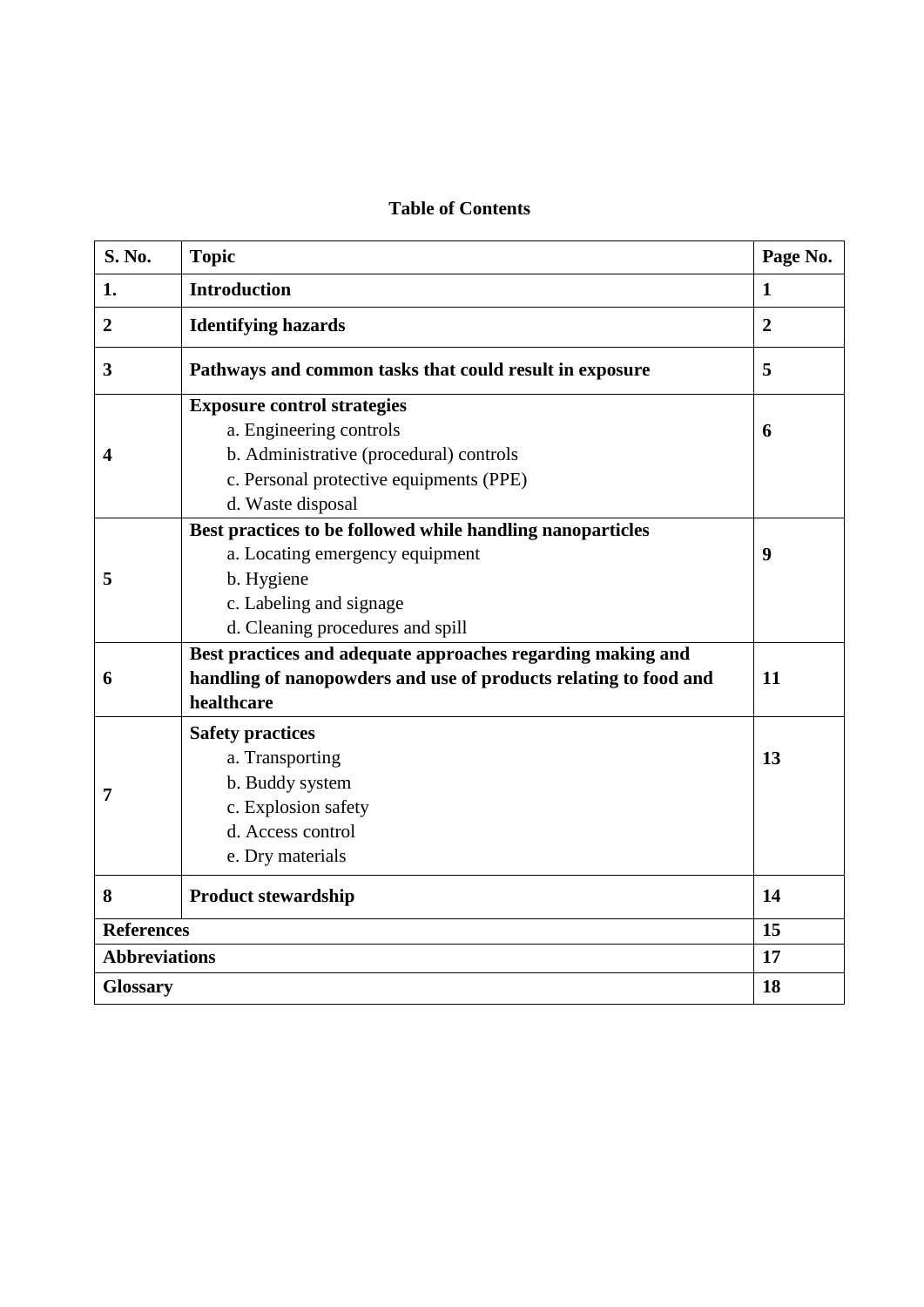

# **1. Introduction**

Engineered nanomaterials, as for example, nanospheres, nanotubes, nanowires and nanosheets, possess a unique combination of physical, chemical, biological, mechanical, electrical and thermal properties. This makes them promising candidates for a variety of structural and functional applications. However, due to their extremely small dimensions, large surface area and high reactivity, they have the potential ability to penetrate living cells quite readily. As a result, their unique nano-features may also make them potentially hazardous for human health and environmental safety. Therefore, intense research activity is being undertaken in various R&D institutions, universities and industries across the world to evaluate their toxicity and critical exposure levels. Currently, evidence regarding the toxic effects of nanomaterials on humans in the scientific and technical literature is insufficient and consequently their risk remains unknown.

Under the umbrella of the Government of India's Nano Mission, as well as by virtue of substantial research funding from other sources, a large number of researchers from national laboratories, universities and industries are pursuing R&D work on various projects involving ceramic nanoparticles, carbon nanotubes, nanowires, nanostructured alloys etc. There is every likelihood that persons associated with these projects, as well as their colleagues, could be inadvertently exposed to the various nanomaterials being investigated in their laboratories, which may cause health related problems if proper precautions are not taken in handling them. Nanomaterials-related safety has been a growing concern among the research community and the regulatory agencies in India. In view of this, the Nano Mission has decided to formulate a regulatory framework to address the issues of Environment, Health and Safety (EH&S) impact and risk from nanomaterials and nanorelated products. Recently, a task force has been set up under the chairmanship of Dr. Baldev Raj, former director, Indira Gandhi Center for Atomic Research (IGCAR) to lay a roadmap to regulatory framework for nanotechnology in India. Based on the recommendations of the above task force, the Centre for Knowledge Management of Nanoscience and Technology (CKMNT), partially funded by the nano mission and the International Advanced Research Centre for Powder Metallurgy & New Materials (ARCI), has taken up a new initiative to prepare guidelines for scientists and technocrats working in R&D laboratories to implement best practices for safe handling of nanomaterials at their work places. The following guidelines address the exposure risks and prudent control measures to be followed while working with nanomaterials to reduce risks. It is recommended that the researchers planning to work with nanomaterials must implement a combination of engineering controls, work practices, and personal protective equipment to minimize potential exposure to themselves and others. It is hoped that this document would serve as an interim reference until a comprehensive regulatory framework that covers the potential risks and safe handling procedures of nanomaterials is formulated. This will ensure that nanomaterials are produced, handled and used in a safe and sustainable way that is essential to exploit their societal benefits. Over the years, regulators and industry have put in place systematic processes for identifying, managing and reducing potential environmental, safety and health risks of chemicals across their entire life cycle. As nanomaterials are chemical substances, this approach also applies to them. The EU's comprehensive regulatory framework, including REACH, can be implemented and where necessary adapted to effectively regulate nanomaterials.

Looking beyond the potential technical risks associated with nanomaterials, there is actually only scarce information available about the impact of nanomaterials on non-human species, on ecosystems or the global environment. Even within established questions of toxicology, still the fact is unclear about how different nanoparticles exactly interact within the human body or with the environment, which means that more data is needed.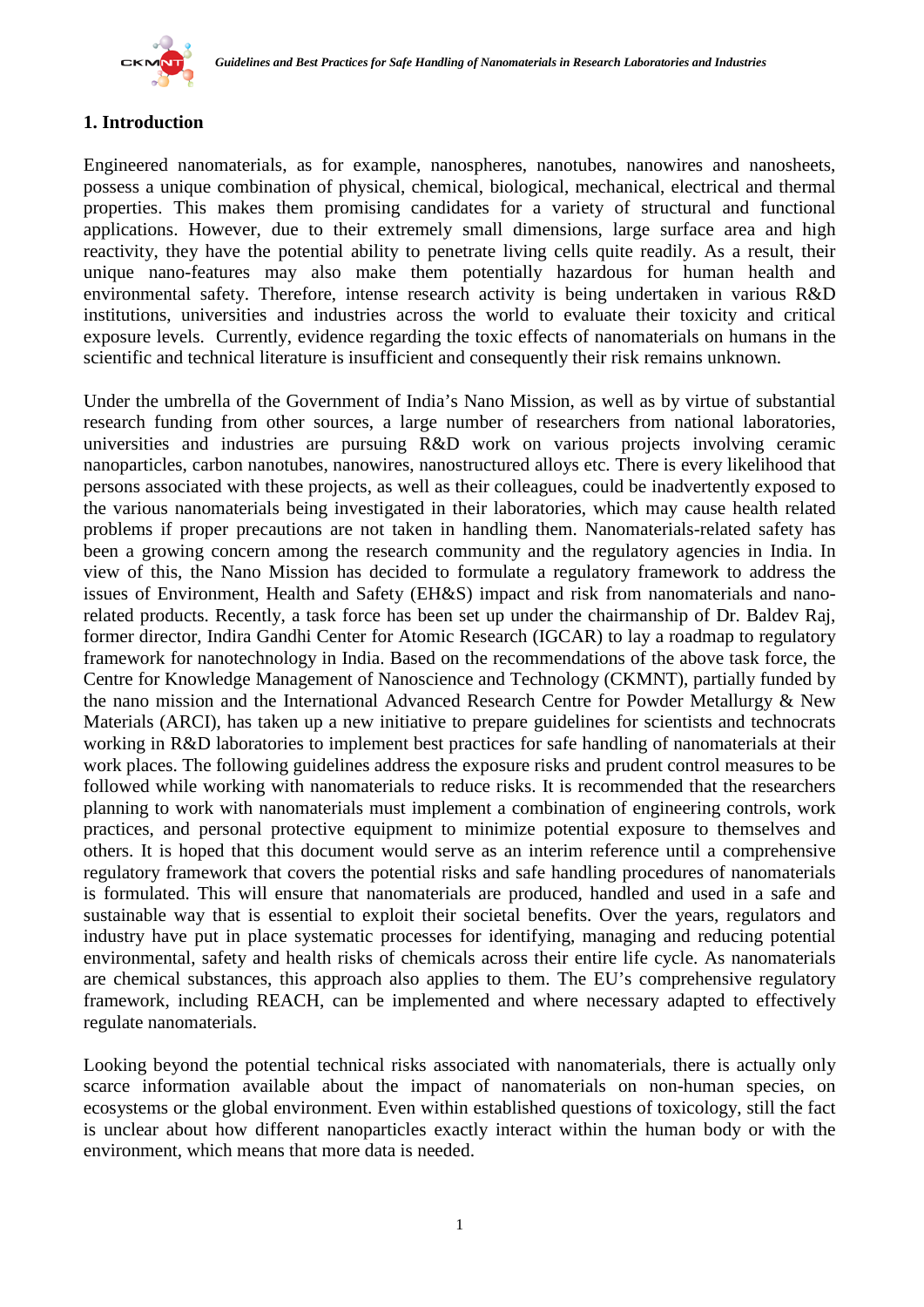

With a view of providing basic guidelines to the researchers on safe handling of nanomaterials, CKMNT has compiled this document based on published reports by regulatory bodies like ISO, OECD, NIOSH, OSHA available with public domain and experience, of Indian experts.

# **2. Identifying hazards**

The identification of hazards is the first step in determining risk and exposure. This step involves identifying chemicals or nanomaterials, and their associated processes that pose toxic, physical (e.g. high levels of noise, high pressures and vacuum, strong electromagnetic flux, etc.) and physicochemical hazards.

When assessing the risks associated with nanomaterials, special care should be taken to identify the specific effect of surface chemistry, shape, size and morphology on toxicity caused to various organs. The following primary hazard categories may be considered when assessing risk associated with nanomaterials.

# *Surface charge*

• The most interesting physicochemical feature of nanoparticle relating to cytotoxicity is the surface charge, with toxicity increasing in the following way: neutral < anionic < cationic. [Ref: Angeles Villanueva et al., "The influence of surface functionalization on the enhanced internalization of magnetic nanoparticles in cancer cells", Nanotechnology 20 (2009) 115103]

# *Surface chemistry*

• Surface chemistry of nanoparticles may have a role in the generation of free radicals, which influences the overall surface reactivity and toxicity of ingested particles.

# *Particle shape*

• Studies have clearly established that exposure to fibrous particles like asbestos increases the risk of fibrosis and cancer. Similarly, the tubular structure of carbon nanotubes is believed to cause inflammation and lesions in lungs.

# *Particle size*

• Nanoparticles have a greater chance of depositing in the lungs than micro-sized particles, and therefore have the potential to cause damage by acting directly at the site of deposition by translocating to other organs or by being absorbed through the blood. Nanoparticles can penetrate the membrane barriers resulting in significant damages. For example, silver nanoparticles with size  $\lt 9$  nm can penetrate the nuclear membrane of certain human cells nucleus and cause significant DNA damage or mutation.

# *Solubility*

• Poorly soluble inhaled nanoparticles can cause oxidative stress, leading to inflammation, fibrosis, or cancer. Studies have shown significantly higher toxicity of nano metals when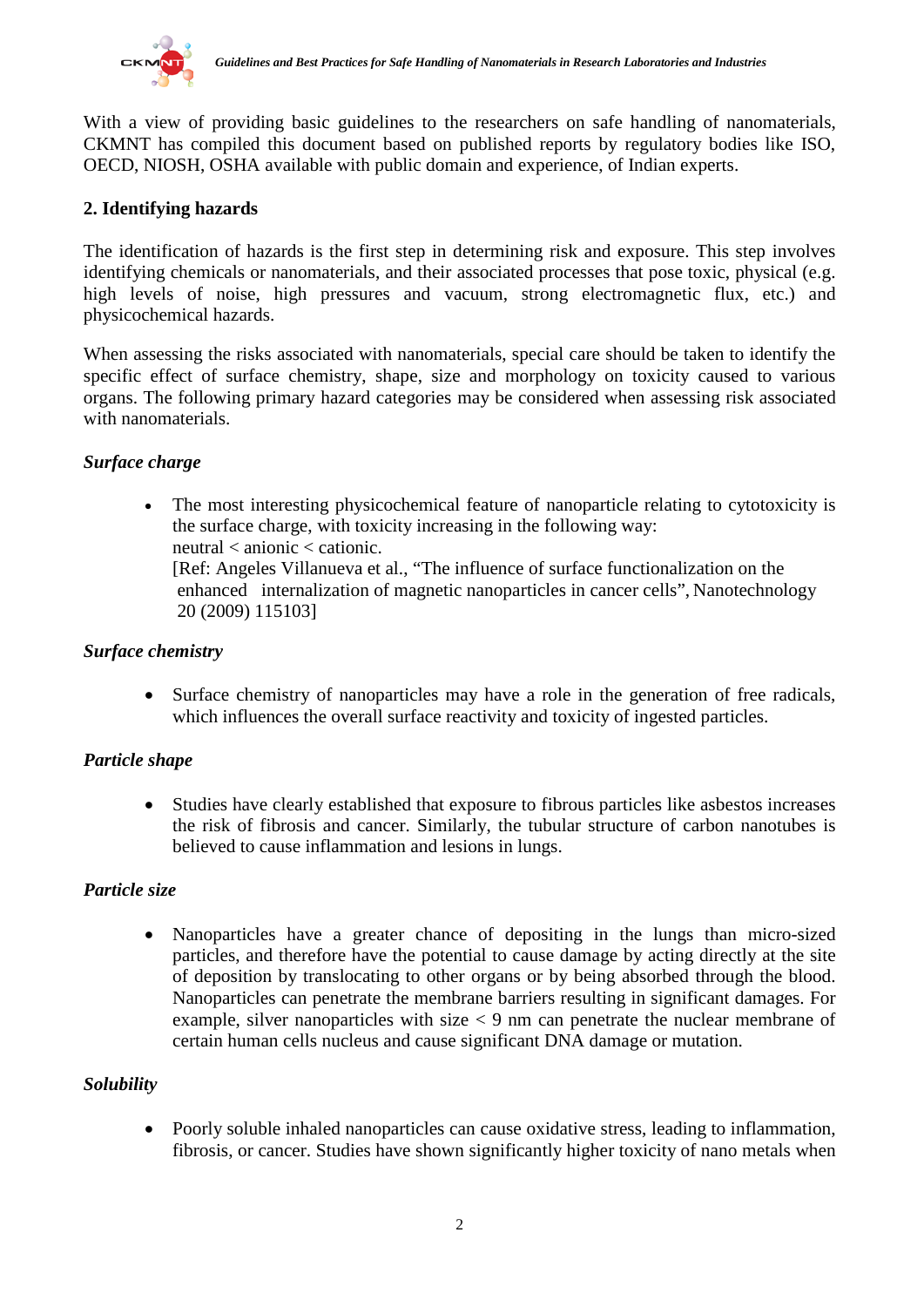

compared to nano ceramics, which has been attributed to higher dissolution rate in water.

# *Toxic hazards*

- Nanomaterials provided with the guidelines for exposure, such as threshold limit values (TLV) or permissible exposure limits (PEL) helps in determining proper safety precautions, including control measures and safety apparel.
- Materials with TLV or PEL less than 50 ppm should be handled with utmost care preferably under fume hood.
- High vapor pressure indicate potential hazard. However, low vapor pressure of even 5-10 mm Hg with low TLV (less than 10) can be highly hazardous.
- When TLV or PEL values are not available for a substance, the chemical must be used inside the fume hood.
- Whenever the chemicals have high vapor pressure, it must be used only under a fume hood. The Material Safety Data Sheet (MSDS) or container label identifies or describes the substance as toxic.

# *Fire Hazard*

Flammability of a chemical is determined by its flash point.

- Any chemical with a flash point below  $200^{\circ}F(93^{\circ}C)$  should be considered as a fire hazard.
- When used in quantities in excess of 100 mL, fire hazard procedures should be followed.
- When stored in quantities in excess of 500 mL, the restrictions on containers listed in table: 1 should be observed.

**Table 1: PERMISSIBLE range of containers according to National Fire Protection Association (NFPA) 45 guidelines (2011)**

|                       | <b>Flammable Liquids</b> |                | <b>Combustible Liquids</b> |                |                |
|-----------------------|--------------------------|----------------|----------------------------|----------------|----------------|
| <b>Container Type</b> | IA                       | <b>IB</b>      | IC                         | $\mathbf{I}$   | ШA             |
| <b>Glass</b>          | 500 mL $(1 pt)$          | 1L(1 qt)       | 4L(1 gal)                  | 4L(1 gal)      | 20 L (5 gal)   |
| Metal (Other than     | 4L(1 gal)                | 20 L (5 gal)   | 20 L (5 gal)               | 20 L (5 gal)   | 20 L (5 gal)   |
| DOT drums             |                          |                |                            |                |                |
| approved plastic)     |                          |                |                            |                |                |
| Safety cans           | 10 L (2.6 gal)           | 20 L (5 gal)   | 20 L (5 gal)               | 20 L (5 gal)   | 20 L (5 gal)   |
| Metal container       | 4L(1 gal)                | 20 L (5 gal)   | 20 L (5 gal)               | 227 L (60 gal) | 227 L (60 gal) |
| (DOT specification)   |                          |                |                            |                |                |
| Polyethylene (DOT     | 4L(1 gal)                | 20 L (5 gal)   | 20 L (5 gal)               | 227 L (60 gal) | 227 L (60 gal) |
| specification 34,     |                          |                |                            |                |                |
| UN1H1, or as          |                          |                |                            |                |                |
| authorized by DOT     |                          |                |                            |                |                |
| special permit)       |                          |                |                            |                |                |
| Pressurized liquid    | 20 L (5 gal)             | 227 L (60 gal) | 227 L (60 gal)             | 227 L (60 gal) | 227 L (60 gal) |
| dispensing            |                          |                |                            |                |                |
| containers            |                          |                |                            |                |                |

Note: The above table is based on 6.2.3 of NFPA 30, (Flammable and Combustible liquid code), except for allowable quantities of flammable liquids in metal (DOT specification) drums and pressurized liquids and dispensing containers.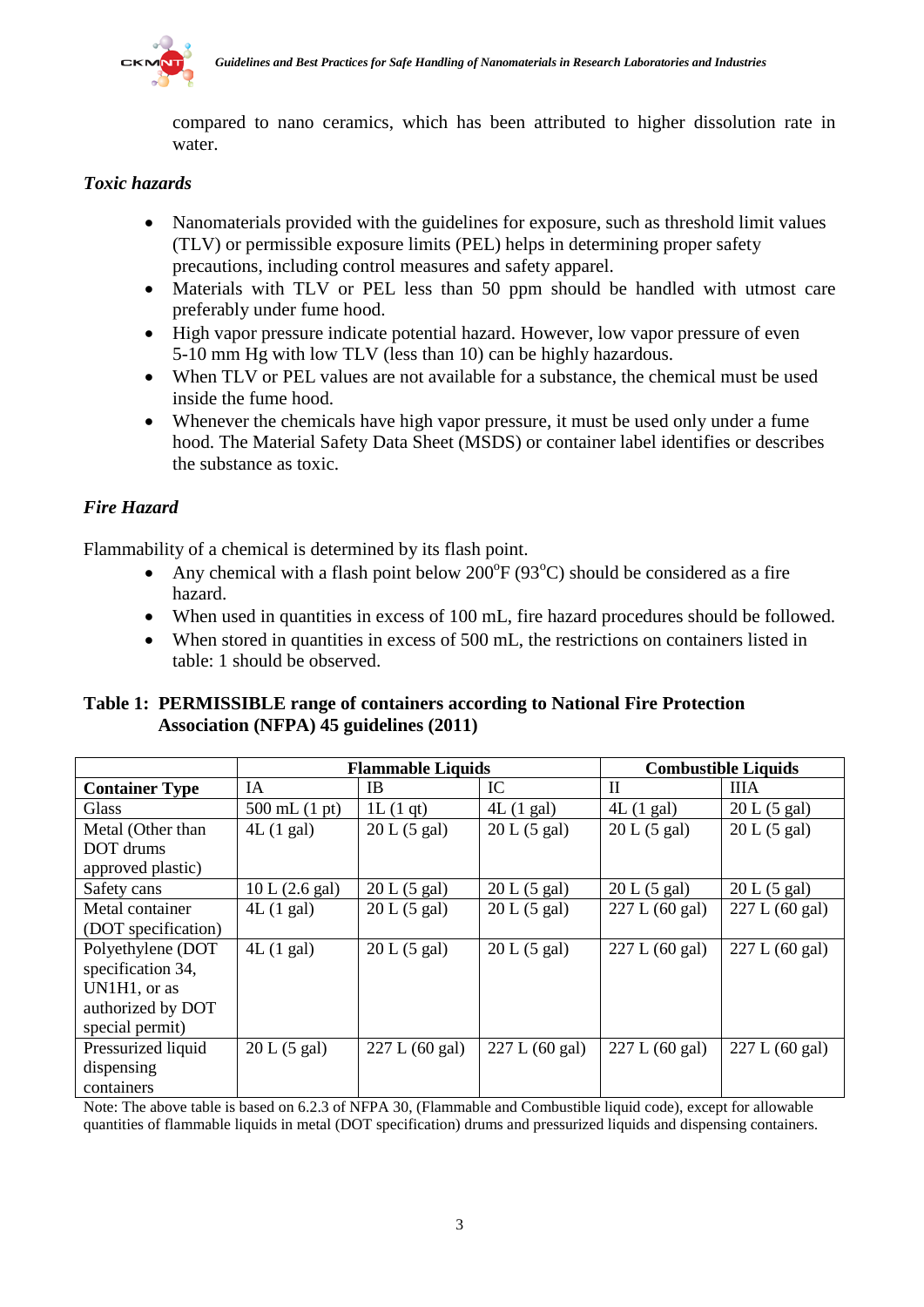

Definitions of the various classes of flammable and combustible liquids.

- *Flammable Liquid*. A liquid having a flash point below 100°F (38.7°C) and having a vapor pressure not exceeding 40 lbs/in<sup>2</sup> (2.72 atm.) absolute at  $100^{\circ}F(38.7^{\circ}C)$ is designated a Class I liquid by NFPA
- *Combustible Liquid*. A liquid having a flash point at or above 100°F (38.7°C)
- Class IA Liquids having flash points below  $73^{\circ}F(23^{\circ}C)$  and boiling point below  $100^{\circ}F$  $(38.7^{\circ}C).$
- Class IB Liquids having flash point below  $73^{\circ}F(23^{\circ}C)$  and boiling point above  $100^{\circ}F$  $(38.7^{\circ}C).$
- Class IC Liquids having flash point at or above  $73^{\circ}F(23^{\circ}C)$  but below  $100^{\circ}F(38.7^{\circ}C)$ .
- Class II Liquids having flash points at or above  $100^{\circ}F(37.8^{\circ}C)$  and boiling point below  $140^{\circ}$ F (60 $^{\circ}$ C).
- Class IIIA- Liquids having flash points at or above  $140^{\circ}F (60^{\circ}C)$  and boiling point below 200°F (93.4°C).
- To pose a fire risk, nanopowders need to be present in layers containing many grams, even kilograms of material. At present, such quantities will be present only in storage. Any fire assessment therefore needs to address nanomaterials in storage conditions.

# *Explosion hazard*

The flammability and explosivity of nanomaterials can be determined by calculating the minimum ignition energy (MIE) and the minimum exposable dust concentration (MEC) also known as lower explosion limit (LEL). To assess the impact of effects and the explosion severity, parameters like the maximum pressure of explosion and maximum rate of pressure rise  $(K_{st})$  need to be considered. Table: 2 shows the severity of explosion based on rate of pressure rise,  $K_{st}$ .

| <b>Dust explosion class</b> | $K_{st}$ (bar m/s) | <b>Characteristics</b> |
|-----------------------------|--------------------|------------------------|
| St <sub>0</sub>             |                    | no explosion           |
| St 1                        | $>0 - 200$         | weak explosion         |
| St2                         | $>200 - 300$       | strong explosion       |
| St <sub>3</sub>             | $>300$             | very strong explosion  |
|                             |                    |                        |

 **Table 2: Classification according to the maximum rate of pressure**

Correlation of  $K_{st}$  -Value with Maximum Pressure Rise per Unit Time (dp/dt) max.:  $(dp/dt)$  max  $* V^{(1/3)} = K_{st}$ , (V: Volume of the vessel)

In case of nanopowders having large surface area, the particles can be easily charged electro statically thereby increasing the risk of ignition. The small size of nanoparticles makes them to remain in the air for longer time, creating potentially explosive dust clouds. Aggregated nanoparticles with size in the range of microns may pose threat to explosion or fire risk by ignition or even spontaneous combustion. As for example, the explosion sensibilities and severities of carbon black and carbon nanotubes were found to be of the same order, and their explosion class was assessed as St 1. The aluminium powders having much lower MIE pose much higher flammability hazard and hence the severity of the explosion was classified as strong or very strong (St 2 or St 3) based on the particle size.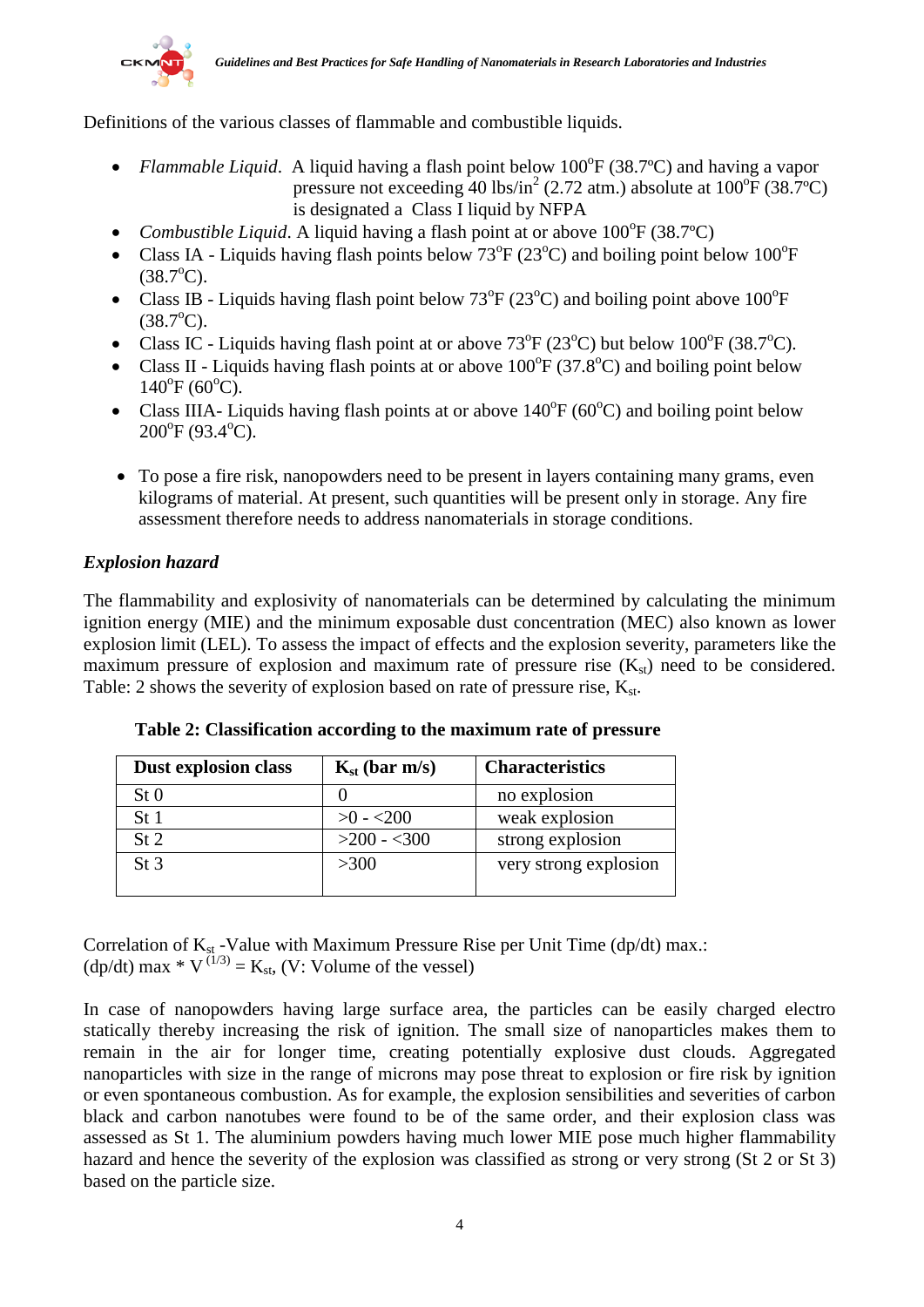# **3. Pathways and common tasks that could result in exposure**

The primary routes to exposure for nanoparticles are inhalation, dermal absorption and ingestion. The state of the nanoparticles or nanomaterials decides the exposure potential. For example, nanoparticles in powdered form present a large inhalation hazard potential when compared to nanoparticles in suspension. Table: 3 summarize the exposure pathways and suggested prevention methods.

| Type of Exposure | Pathway                                                                                                                                                                                                                                   | Safety measures                                                                                                                                                                                           |  |
|------------------|-------------------------------------------------------------------------------------------------------------------------------------------------------------------------------------------------------------------------------------------|-----------------------------------------------------------------------------------------------------------------------------------------------------------------------------------------------------------|--|
| Dermal           | Nanoparticles can migrate<br>through skin and circulate<br>in the body while handling<br>nanoparticle suspensions or<br>$\rm{dry}$<br>powders.<br>Skin<br>absorption is much less<br>likely for solid bound or<br>matrixed nanomaterials. | Wear gloves and lab<br>coat<br>while<br>handling<br>the<br>nanoparticles.                                                                                                                                 |  |
| Ingestion        | Ingestion can occur if good<br>hygiene practices are not<br>followed. Nanoparticles<br>might be absorbed and<br>transported within the body<br>by the circulatory system.                                                                 | Eating and drinking are not<br>allowed<br>laboratories.<br>in<br>Spills<br>of<br>nanoparticles<br>should<br>quickly<br>be<br>and<br>properly cleaned-up.                                                  |  |
| Inhalation       | Respiratory<br>absorption<br>through the mucosal lining<br>of the trachea, bronchioles<br>or the alveoli of the lung.                                                                                                                     | Nanoparticles are<br>be<br>to<br>handled in a form that is not<br>easily airborne, such as in<br>solution or on a substrate.<br>Use of respiratory air filters<br>N100<br>N95<br>or<br>is<br>recommended. |  |
| Injection        | accidental<br>by<br>Exposure<br>injection (skin puncture),<br>when working with animals<br>or needles.                                                                                                                                    | Wear gloves and lab coats,<br>apply<br>the<br>standard<br>and<br>practices for working with<br>sharp objects.                                                                                             |  |
| Ocular           | airborne<br>Exposure<br>to<br>nanoparticles placed near<br>accidentally<br>the<br>eye,<br>splashed onto the eye or<br>from<br>transferred<br>hands<br>during rubbing of eyes.                                                             | Wear<br>safety<br>glasses,<br>full<br>goggles,<br>facepiece<br>respirator (Recommended<br>when there is<br>exposure to<br>solvent or hot material).<br>Note: Do not wear contact<br>lenses at work place  |  |

| Table 3: Exposure pathways and safety measures |  |  |
|------------------------------------------------|--|--|
|                                                |  |  |

# **4. Exposure Control Strategies**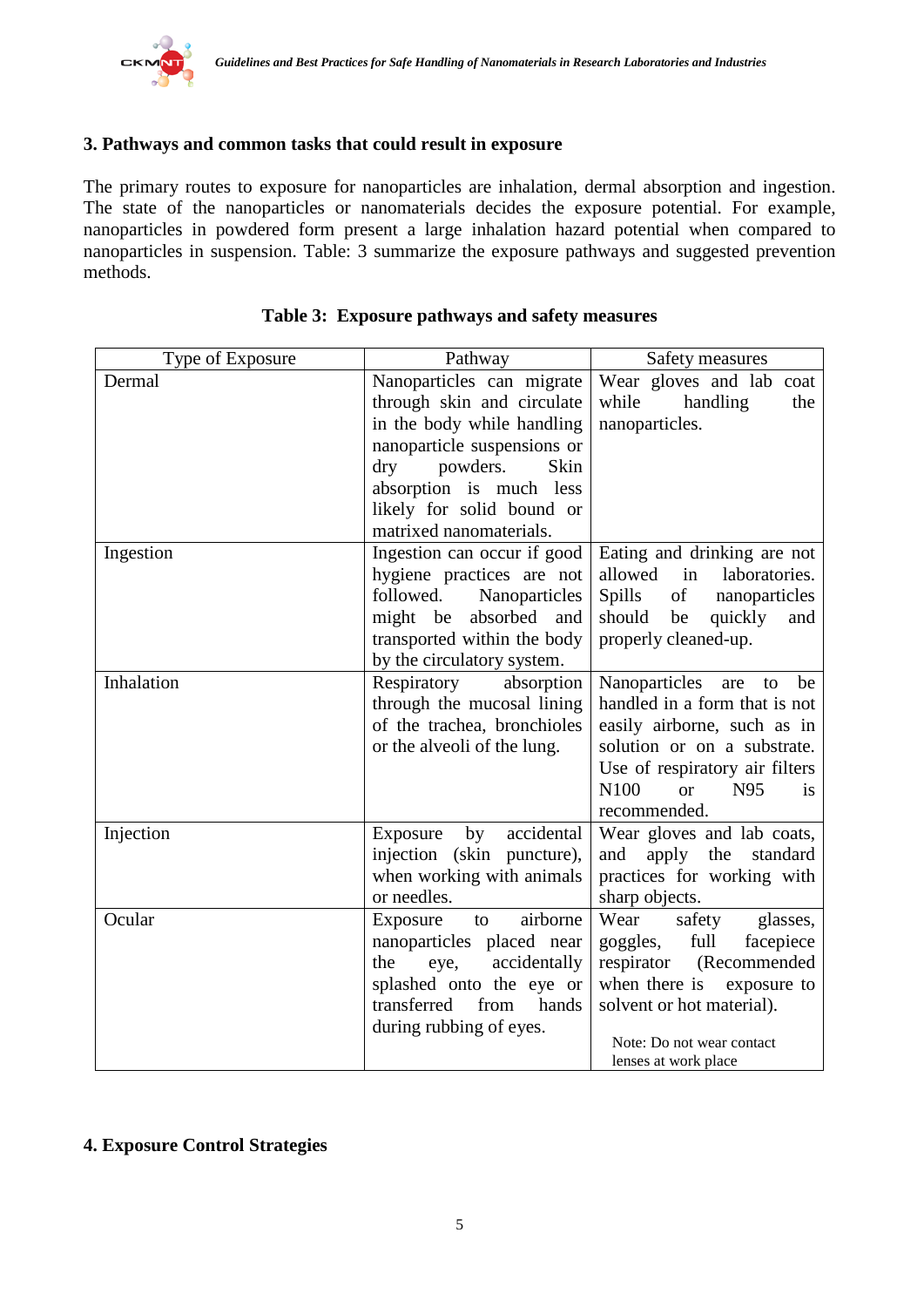

#### **a. Engineering controls**

Exposure to nanoparticles should be controlled by applying protection measures appropriate to the activity. Engineering control techniques include:

- Source enclosure (i.e., isolating the generation source).
- Exhaust ventilation system with high-efficiency particulate air (HEPA) filters for capturing airborne nanoparticles.
- Routine monitoring of the ventilation systems and proper maintenance of the records for its effective use.
- Use glove bags, glove boxes, fume hoods, or other containment or exhausted enclosures when there is a potential for aerosolization, such as: handling powders; creating nanoparticles in gas phase; pouring or mixing liquid media which involves a high degree of agitation. (DO NOT use horizontal laminar flow hoods (clean benches), as these devices direct the air flow towards the worker.).
- Use fume hoods or other local exhaust devices to exhaust tube furnaces and or chemical reaction vessels.
- Air lock and sealed containers are to be used for collecting nanomaterials from reactors.
- Use of distillation system for evaporating solvent from a colloidal dispersion within an explosion-proof enclosure.
- Remote control set up for nanomaterial production equipment.

#### **b. Administrative (procedural) controls**

Administrative means of control comprise of a supplementary approach when other methods have not achieved the expected control levels, and these control strategies include:

#### **(i) Training**

When handling nanomaterials, effective training and instruction for the workers is critical to ensure health and safety. A number of issues should be considered while training the personnel working with nanomaterials as listed below.

- Safe handling of nanomaterials and standard operating procedures (SOP)
- Hazards and toxicity
- Personal protective equipments(PPE)
- Engineering controls and equipment maintenance
- Emergency procedures
- Waste handling
- Definition of nanoparticles
- Environmental release/shipping/customer protection
- Exposure monitoring
- Applicable regulation
- Labeling and handling of nanomaterials waste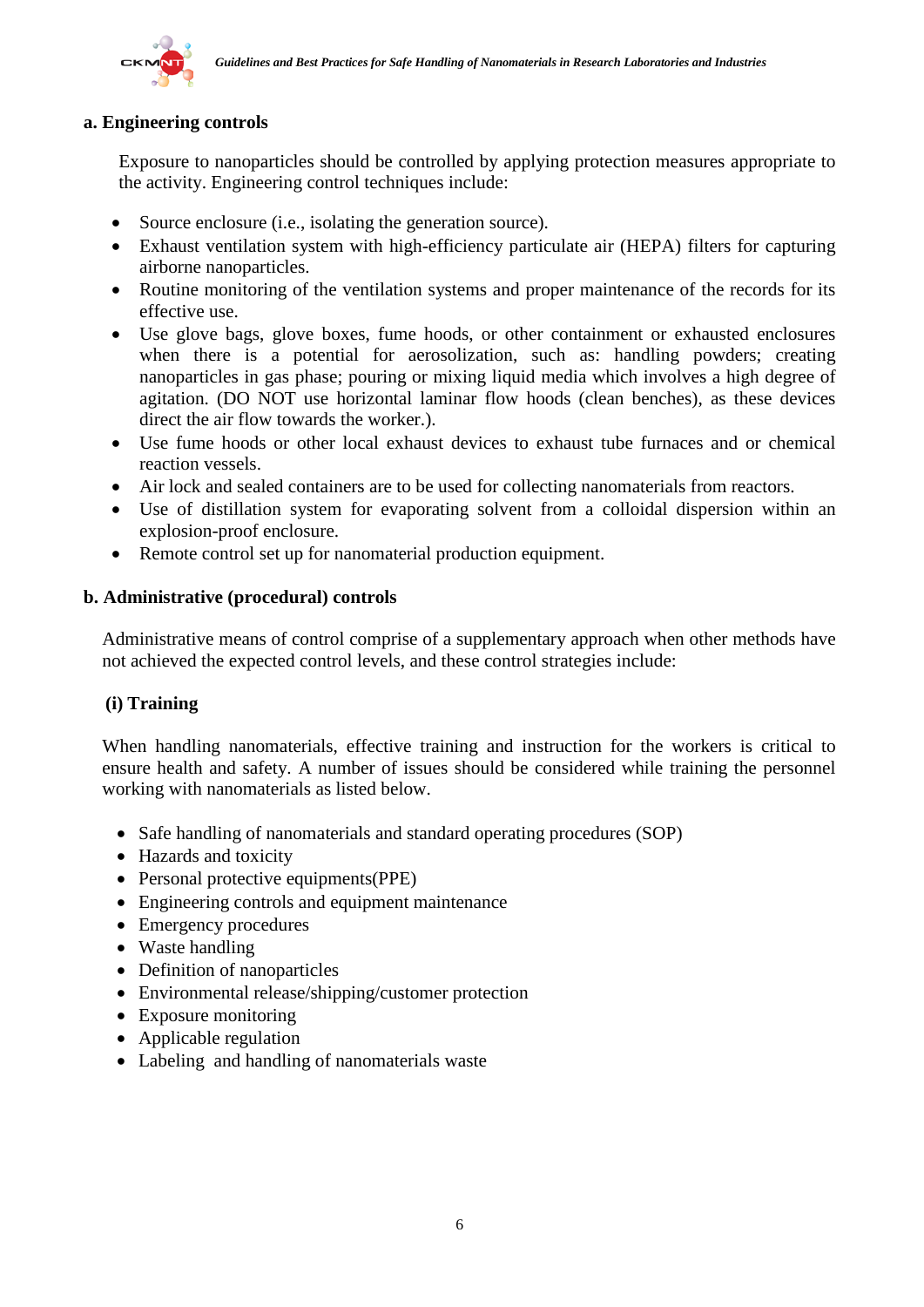

# **(ii) Housekeeping**

Good housekeeping practices in laboratories where nanomaterials are handled can minimize the risk of exposure.

- Clean all working surfaces potentially contaminated with nanoparticles (i.e., benches, glassware, apparatus, exhaust hoods, support equipment) at the end of each day using industrial vacuum cleaner equipped with HEPA filters.
- The HEPA vacuums should be labeled "For use with nanoparticles only" and must be used only for this purpose.
- Do not dry sweep or use compressed air.
- Dispose of used cleaning materials in accordance with the hazardous-waste procedures.

# **(iii) Work practices**

- Whenever possible, handle nanomaterials in solutions or attached to substrates to minimize airborne release.
- Consult the material safety data sheet (MSDS), if available or other appropriate references prior to using a chemical or nanomaterial.
- While working with nanomaterials in liquids
	- Avoid spreading of the liquid by working in a spill container.
	- Wear gloves that are suited for the liquid being handled.
	- Avoid the dispersion of liquid droplets in the lab air.
	- Directly clean up spills, before evaporation or further spreading occurs.
- While working with nanomaterials in gas phase reactors
	- Work in a closed reaction vessel, preferably around atmospheric or lower than atmospheric pressure.
	- Make sensitive leak checks between runs.
	- When working with systems under positive pressure obey the standard safety rules for pressurized vessels and put the vessel into an enclosed safety vessel.
	- For small positive pressure set-ups a closed fume hood is sufficient.
	- Mount a HEPA filter (e.g. Emflon PFR filter from pall,  $> 3$  nm) on the exhaust side of the process before leading into the fume hood and the outside air.
- While working with nanomaterial powders
	- Handle free nanomaterial powder exclusively in a closed fume-hood or an enclosed vessel (glove box).
	- If handling outside a closed environment cannot be avoided, wear class P3 (Filters at least 99.95% of airborne particles) certified respiratory filters.
	- For characterization purposes such as XRD analysis, use a drop of oil to contain the powder and preventing it from becoming airborne.
	- Clean all parts that have been in contact with nanoparticles and spills after using appropriate protection.

#### **(iv) Medical surveillance**

The use of health surveillance program is an indicator of whether exposure is occurring, rather than in determining that levels of exposure are safe.

Several potential disease conditions such as chronic immune responses of inflammation, allergy, respiratory disorders, gastrointestinal related disorders, neurological disorders,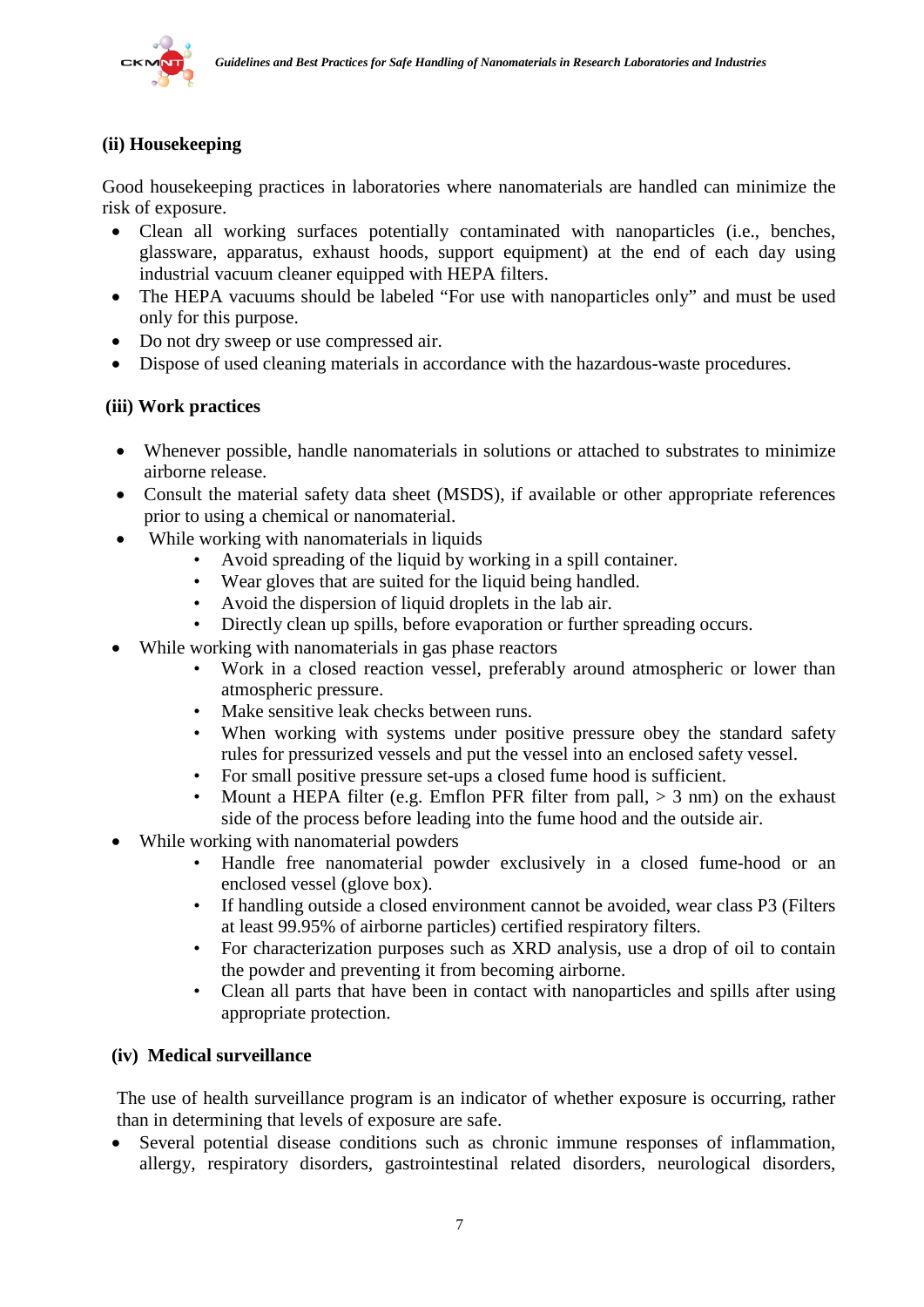

several types of cancers resulting from oxidative damage to DNA and tissue damages are emerging with the increased use of nanomaterials.

- It is recommended to have a regular health monitoring program and periodical medical surveillance of pulmonary, renal, liver and hematopoietic functions.
- The regular health monitoring helps in the early detection of any health effects which would considerably reduce the likelihood of long term harm.
- It is recommended that a basic worker health monitoring program is established. Such a program should include at a minimum
- Identifying staff exposed to engineered nanoparticles of unknown health effects.
- Conducting workplace characterization and worker exposure assessments
- Providing workers with baseline medical evaluations and including them in a non-specific routine health monitoring program.

# **(v) Record keeping**

In order to establish and maintain safe and healthy workplaces, effective record keeping is required. Records of the following areas need to be maintained:

- Induction and training programs
- Risk assessments
- Servicing and testing of equipment
- Workplace monitoring
- Health surveillance (to be kept confidential)
- Work related injuries and illnesses
- Work place engineering control maintenance, daily checks and examinations
- Disposal records

#### **vi) Workplace monitoring**

Reported studies have proved that the work place monitoring is important because it can significantly help the research group or organizations to describe the nanomaterial risk. The work place monitoring includes

• Monitoring the particle concentrations at the working place using different types of particle counters, condensation particle counters, scanning mobility particle sizers or other means of particle collections, such as witness plates and particle size analysis by electron microscopy.

#### **(vii) Storage**

- Storing nanoparticles might involve special protection to safeguard the products and to ensure workplace health and safety.
- Storage containers of nanoparticles should accommodate different granulometric characteristics and reactivity of particles.
- In order to avoid oxidation or explosion in case of certain metal nanoparticles, they are often needed to be protected from exposure in air and stored under inert gas/liquid bath.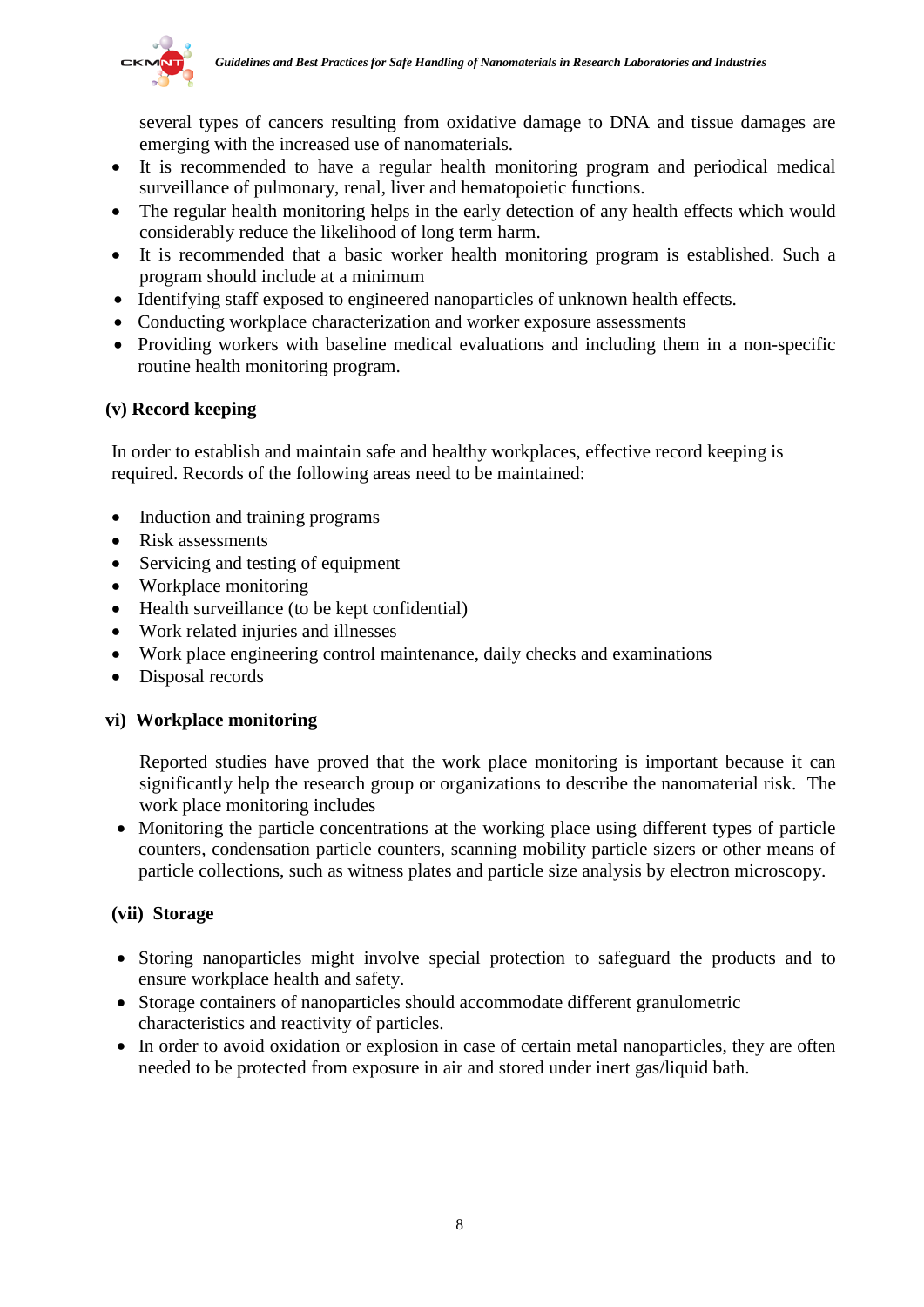

# **c. Personal Protective Equipments (PPE)**

Nanoparticle exposure is often due to the wearing of inadequate PPE. Typical protective clothing's should include:

- Closed-toed shoes made of a low permeability material.
- Long pants without cuff.
- Long sleeved shirt.
- Nitrile gloves with extended sleeves. (Note: Advisable to use two pairs of gloves, as in case of carcinogenic material, to exercise abundant caution).
- Chemical splash goggles, safety glasses and full-face shields are recommended for eyeprotection when there is potential for exposure to nanomaterials.
- Respiratory air filters (N100 recommended or N95).
- Full facepiece respirators offer eye protection in addition to respiratory protection.

#### **d. Waste disposal**

- Milligram range nanomaterials residues can be poured in sealed containers appropriately labeled and disposed off following the standard procedure in the hazard area proclaimed by the respective authority.
- Quantities of nanomaterials (powders, colloids) exceeding the milligram range should be treated as hazardous chemical waste, if the particle solubility in water is very small (inorganic materials like metals, metal oxides etc.).
- If the solubility is higher, the rules according to the toxicity class of the macroscopic material apply.
- Do not put engineered nanomaterials waste in the regular trash or dump it down the drain.
- All nanomaterials waste, as defined above, should be collected in labeled, enclosed hazardous waste containers with secure caps or covers. The label should include a description of the waste and prominently the words "*contains nanomaterials*".
- Collect paper, wipes, PPE and other items with loose contamination in a plastic bag or other sealable container and store it in a fume hood until it is full, then double-bag it, label it, securely tie or seal it, and dispose of it following appropriate procedures.
- Nanomaterial hazardous waste containers shall be collected and disposed of as hazardous waste following the standard procedures.

#### **5. Best practices to be followed while handling nanoparticles**

#### **a. Locating emergency equipment**

• Know the location and proper use of emergency equipment, such as safety showers, fire extinguishers, and fire alarms.

#### **b. Hygiene**

- Do not consume or store food and beverages, or apply cosmetics where chemicals or nanomaterials are used or stored since this practice increases the likelihood of exposure by ingestion.
- Do not use mouth suction for pipetting or siphoning.
- Wash hands frequently to minimize potential chemical or nanoparticle exposure through ingestion and dermal contact.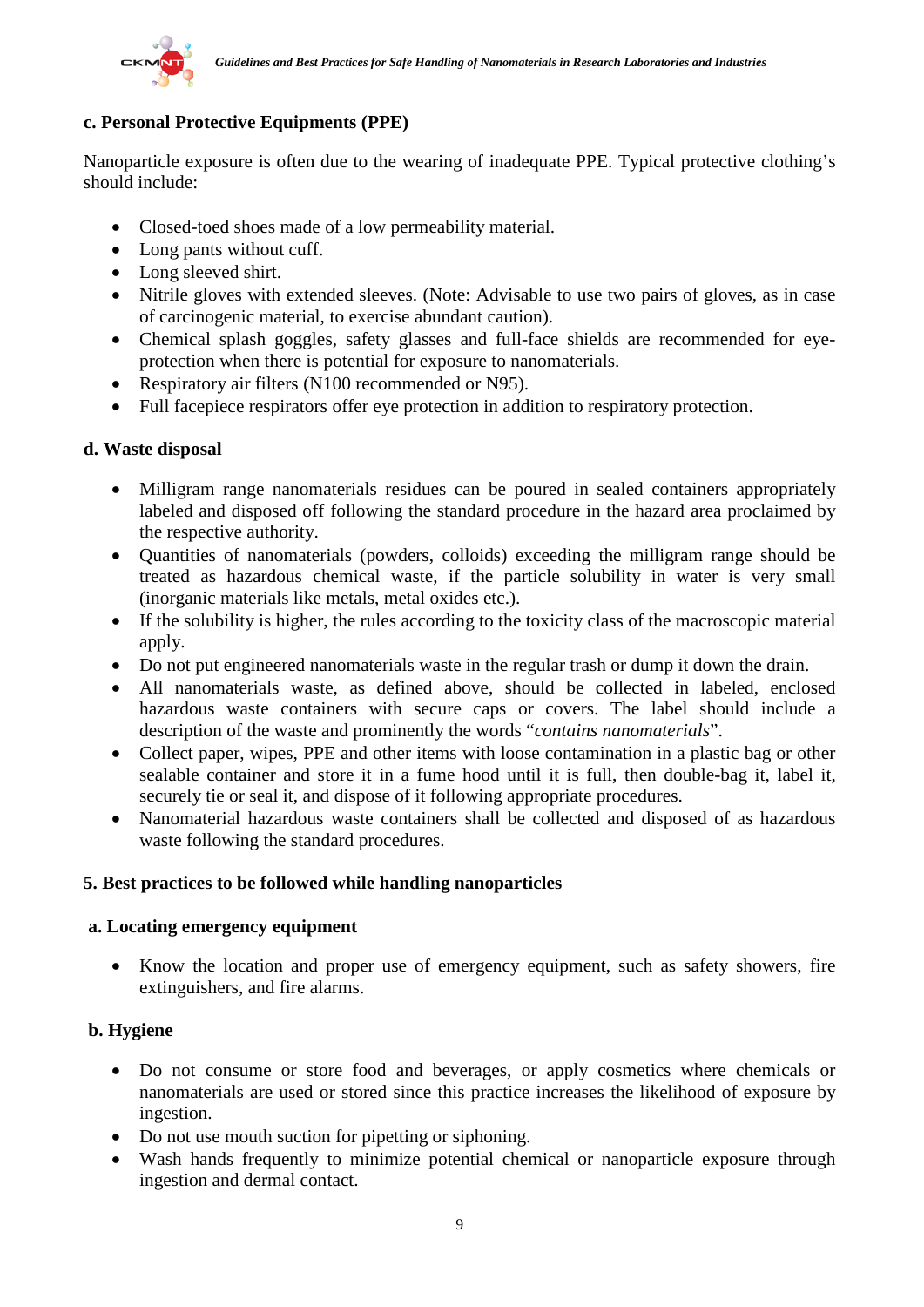

• Remove gloves when leaving the laboratory, so as not to contaminate doorknobs, or when handling common use objects such as phones, multiuser computers, etc.

#### **c. Labeling and signage**

- Store in a well-sealed container, preferably one that can be opened with minimal agitation of the contents.
- Label all chemical containers with the identity of the contents (avoid abbreviations/ acronyms) include term "nano" in descriptor (e.g., "nanozinc oxide particles" rather than just "zinc oxide." Hazard warning and chemical concentration information should also be included, if known.
- Use cautious judgment when leaving operations unattended: i) Post signs to communicate appropriate warnings and precautions, ii) Anticipate potential equipment and facility failures, and iii) Provide appropriate containment for accidental release of hazardous chemicals.

# **d. Cleaning procedures and spills**

- Specifically watch out for exposure during cleaning operations.
- Wear gloves and work in a fume hood if the equipment allows this. Clean the fume hood afterwards.
- If needed, monitor the lab air nanomaterial concentrations during clean-up.
- Wear respiration protection when working outside a fume hood or in an open fume hood and consider overall protection.
- All contaminated material must be disposed of as chemical waste.
- Materials and surfaces can be cleaned by following techniques:
	- Wiped with a wet cloth (use water or solvent) where possible, rinsing off the cloth with water or disposing it off.
	- Vacuum cleaned, where the exhaust of the vacuum cleaner is equipped with a HEPA filter and is not equipped with a pressure relief valve that bypasses this HEPA filter if blocked. Monitor the exhaust of the vacuum cleaner during operation. A malfunctioning filter can increase the exposure by dispersing the nanomaterial in the air.
	- HEPA-filtered vacuum cleaners with combination of wet wiping are more suitable for most nanomaterial clean-up.
	- Energetic cleaning methods such as dry cleaning or use of compressed air should be prohibited.
	- Collect spill cleanup materials in a tightly closed container.
	- Manage spill cleanup debris as hazardous waste.
- Make Nanoparticle spill kit containing the following items readily available to respond to spills.
	- Barricade tape
	- Latex or nitrile gloves
	- Disposable N100 (best rated filter by the CDC and WHO and is recommended for ultimate protection, have a minimum filter efficiency of 99.97% of particulate matter of average particle size less than 0.3 micron.) respirators
	- Adsorbent material
	- Wipes
	- Sealable plastic bags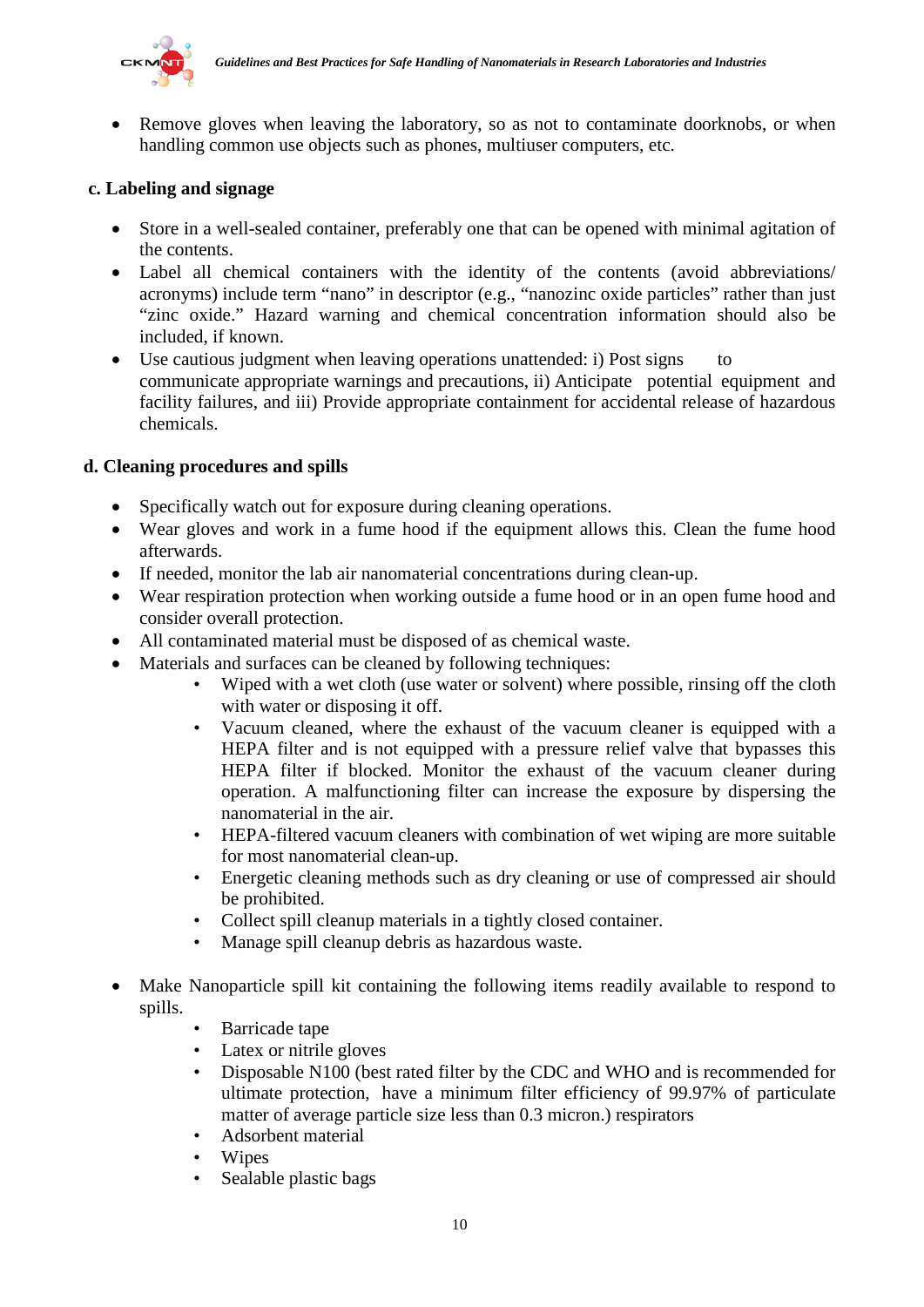

- Walk-off mat
- Small spills can be cleaned as described above.

#### **6. Best practices and adequate approaches regarding making and handling of nanopowders and use of products relating to food and healthcare**

Nanotechnologies offer a variety of possibilities for application in various areas of food technology that include packaging, processing, quality and shelf-life, ingredients and additives. Nanotechnology could also revolutionize healthcare in three major areas namely, diagnosis, prevention and treatment. Eventually, nanotechnology will be able to deal with medical issues such as repair of damaged organs, diagnosis and treatment of cancer, creation of artificial materials for diagnosis or delivery of new and better drugs, creation of artificial tissues, etc. However, there are a number of concerns regarding the safety, environmental, ethical, policy and regulatory issues. The main safety concern arises from the lack of knowledge among common people about the potential effects and impacts of nano-sized materials on human health and the environment. The difficulty in characterizing various nanomaterials used in food, their detection and measurement in food and biological systems, limited information on toxicology, toxico- kinetics, and lack of optimal test methods make the risk assessment and management of nanotechnologies more difficult. A precautionary approach with detailed life cycle assessment and strong binding procedures with respect to stakeholder involvement for various players should be adapted while formulating best practices that will support a sustainable growth of nanotechnology in food sector while regulating the potential risk to humans and environment.

The possible hazards of nanomaterials on human health and environment are now a well established issue. Humans are exposed to nanomaterials via oral route through the residues present in cultivated crops, meat and milk produced for consumption. Further, oral exposure is most significant in food processing technology and functional foods. Nanomaterial exposure from food packaging is mainly dermal, arising from handling such materials. Studies using engineered nanoparticles (ENPs) in isolated cell experiments showed DNA damage. Short-term ENP exposure in animals has also produced dose-dependent inflammatory responses and pulmonary fibrosis. Hence there is an urgent need to establish the long-term safety of engineered nanoparticles (ENPs) in humans.

It is clear that even though nanotechnology is being increasingly explored in various food technologies and healthcare, at the same time, more and more studies are revealing the various toxic effects of nanomaterials on humans and environment. Hence it is mandated to have a stringent quality control of the nanotechnology enabled products, regulatory compliance and provide health and safety reassurance to the consumer. Following are few recommendations that may be implemented to reduce risks associated with nanomaterials while their handling and manufacturing as well as in the finished products.

During manufacturing and handling of nanomaterials:

- 1. Nanomaterials must be stored and transported in sealed shatter-resistant containers. Containers must be labeled with nanomaterial name (or composition) and approximate particle size, along with any known hazard warnings.
- 2. Weighing and measuring of dry powders where aerosolization and release of nanomaterials are possible should be conducted in defined and closed areas (see Table 4).
- 3. Various processing steps such as dispersing, mixing, spraying, machining, gas phase processing have the potential to generate nanoparticles with a high concentration. There is a significant chance of inhalation, dermal and ingestion exposures during these steps. Hence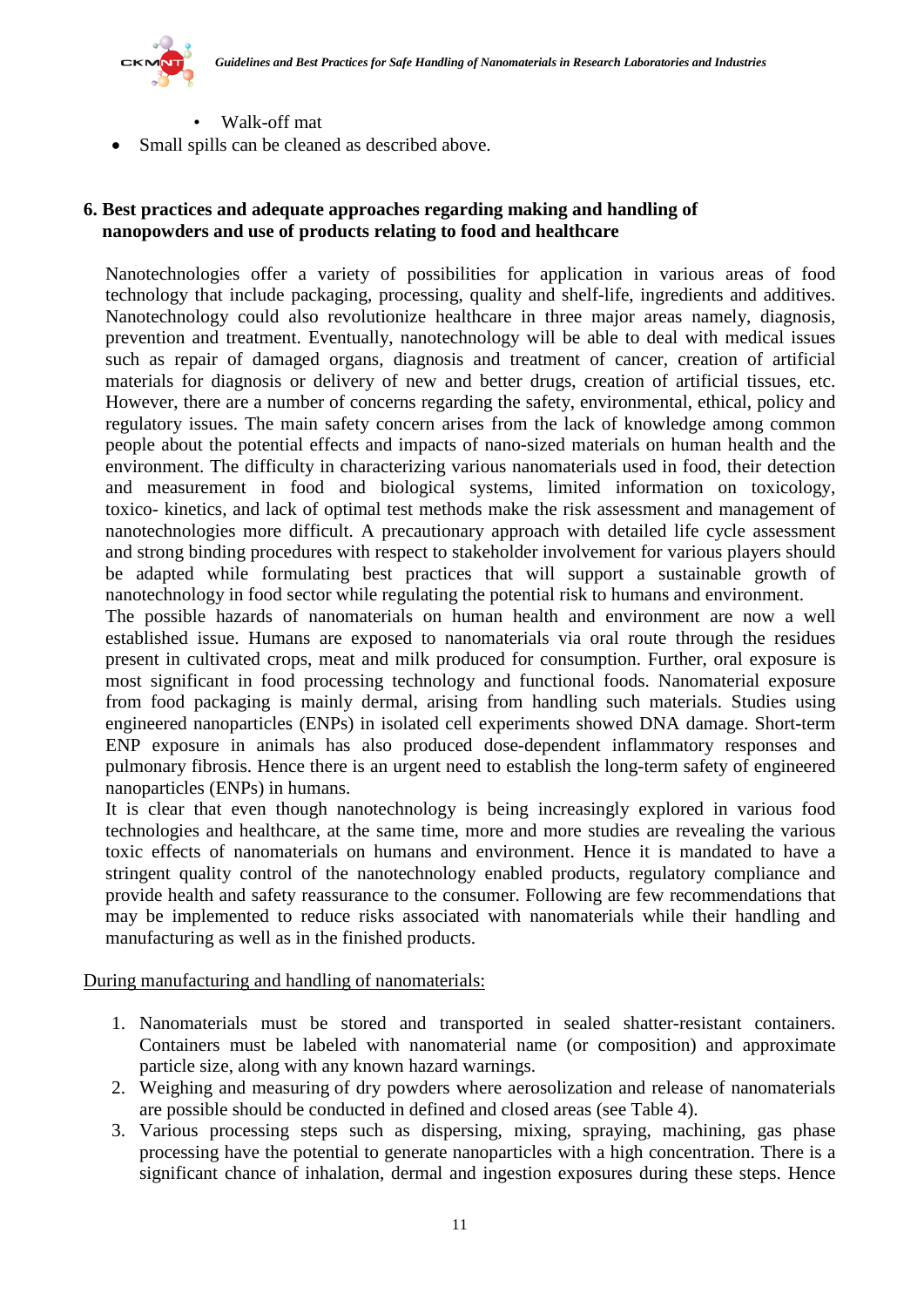

all nanomaterial generators must have sufficient operating controls (see Table 4) to prevent employee exposure to nanomaterials during operating and maintenance procedures. Personal protective equipment should be used to minimize dermal and eye exposure.

- 4. Employing a closed facility to process nanomaterials will considerably reduce the occupational exposure during the production and processing stages. Particular care should be taken to avoid disturbance of the closed facilities and cleaning up of residues should be carried out in wet conditions or with a liquid medium to avoid dust dispersion and thus exposure through inhalation.
- 5. During working steps which cannot be performed in closed facility (e.g. filling, milling, packaging, sampling), various organizational measures such as efficient extractor systems should be used.
- 6. Working areas with potential nanoparticle emissions should be monitored by workplace or exposure measurement. A suitable method for technical monitoring of working areas is by total dust measurement.
- 7. Corporate responsibility is very important in the development of nanotechnology products. Various players in industry and business should take initiatives to specifically evaluate the effects of nanoproducts production and consumption with regard to health, environment and society.
- 8. Removal of waste and by-products generated at the production facility should be carried out with minimum exposure to humans and the environment.

| <b>Control</b> in place                           | <b>Details</b>                                            |
|---------------------------------------------------|-----------------------------------------------------------|
| sealed<br>containers<br>for<br>Air<br>lock<br>and | The reactors have to be operated under vacuum and         |
| collecting nanomaterials from the reactor.        | collections need to be done in an air lock sealed         |
|                                                   | container. The air lock allowed for any residual          |
|                                                   | particulate matter to be removed by vacuum before         |
|                                                   | removing the sealed container from the reactor.           |
| Synthesis of nanomaterials in an enclosed         | Synthesis of nanomaterials has to be done under           |
| environment.                                      | fume hood.                                                |
| with<br>positive<br>Clean<br>pressure<br>rooms    | The clean rooms should have positive pressure             |
| differentials.                                    | could<br>exhausted<br>differentials<br>that<br>be<br>with |
|                                                   | intermediate spaces of lower pressure between labs        |
|                                                   | and offices.                                              |
| Portable peristaltic pumps to transfer liquid     | To prevent potential spills and reduce aerosolization     |
| to waste containers.                              | of the material, peristaltic pumps, can be used as they   |
|                                                   | work on positive displacement and are less prone to       |
|                                                   | producing aerosols than conventional high pressure        |
|                                                   | pumps.                                                    |
| Use of distillation system for evaporating        | This enclosure need to be designed with concern for       |
| solvent from a colloidal dispersion within        | the potential of these nanomaterials to be explosive.     |
| an explosion-proof enclosure.                     |                                                           |
| Using an in-line disperser device, which          | Use of in-line disperser device is advisable within a     |
| would open a bag of fine particulate feed         | HEPA filtered enclosure, which would allow for an         |
| stock and transfer the material to the            | exposure and emission-free process.                       |
| chemical reactor.                                 |                                                           |
| Remote control set up for the nanomaterial        | Nanomaterial production setup needs to be operated        |
| production equipment.                             | in an isolated environment within a well ventilated       |
|                                                   | enclosure. Only certain trained and respirator-           |

# **Table 4: Details of enclosure and isolation controls while working with nanopowders**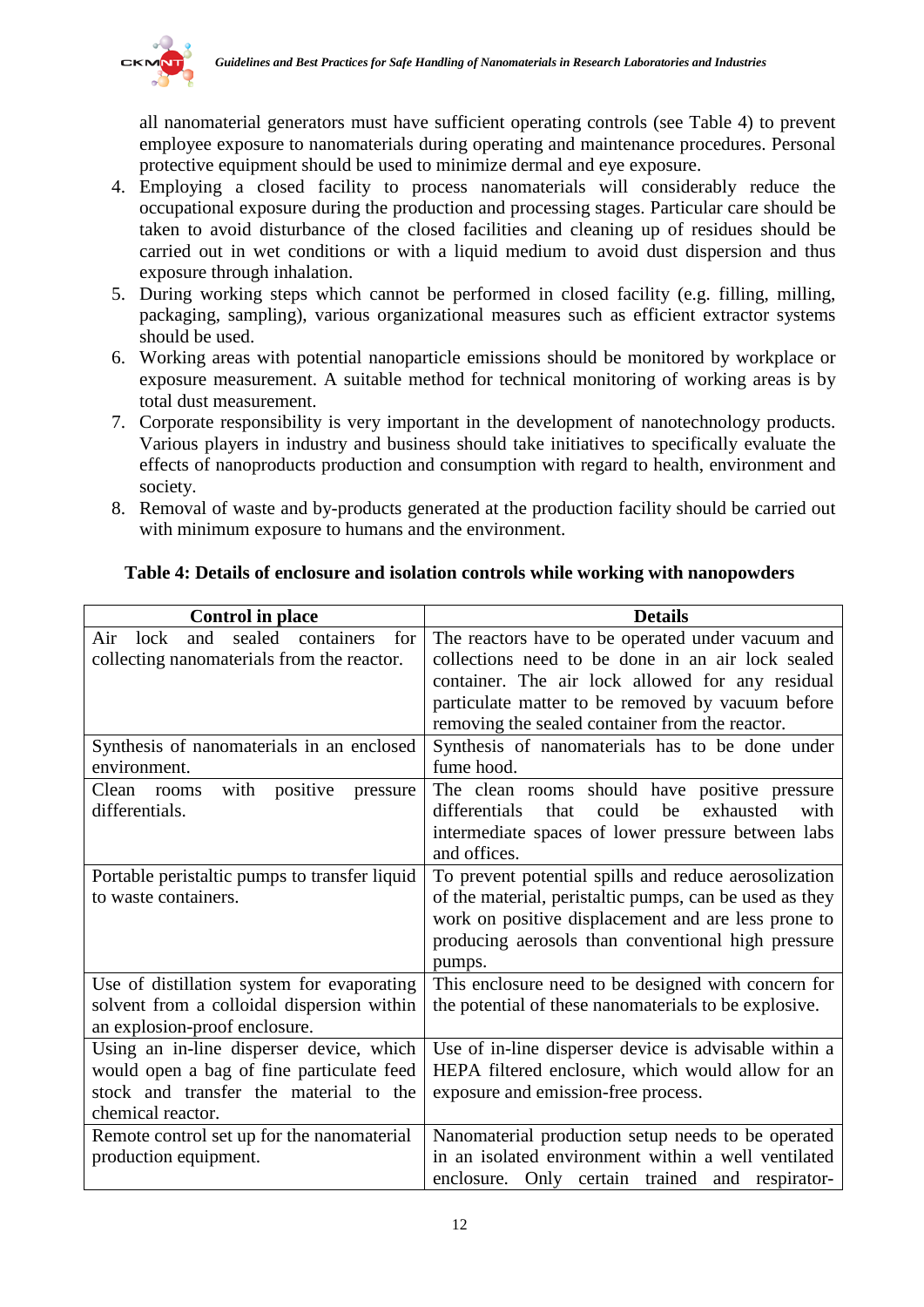

|             | equipped individuals need to be allowed access to the                                   |
|-------------|-----------------------------------------------------------------------------------------|
|             | room for cleaning or maintenance.                                                       |
|             | Use of safety alarms for nanomaterial Safety alarms within the closed system need to be |
| production. | installed which prevents the potential release of                                       |
|             | nanomaterials due to a malfunction or accident.                                         |

#### **7. Safety Practices**

#### **a. Transporting**

• Use sealed, double-contained container when transporting nanomaterials inside or outside the building.

#### **b. Buddy system**

- Communicate with others in the building when working alone in the laboratory; let them know when you arrive and leave.
- Avoid working alone in the laboratory when performing high-risk operations.

#### **c. Explosion safety**

- Due to their large surface-to-volume ratio and enhanced reactivity of a strongly curved solid surface, all oxidizable nanomaterials in the powder state must be considered as potentially pyrophoric when put in contact with air. Thus, explosive behavior is possible.
- Assess the risk of an incident in a process where a large un-oxidized sample is momentarily exposed to air. In a process that produces nanomaterial from the gas phase, the particles tend to become cleaner and cleaner while the process runs, e.g. less oxidized.
- Little is known about nano pyrophoricity, so it is recommended to test the pyrophoricity by bringing a small quantity of material in contact with air before producing or handling quantities on the level of one gram or more.
- Be certain that the test is not performed on partially oxidized particles.
- Anti-static shoes and mats should be used in areas where potentially explosive nanomaterials are handled. The shoes reduce the build-up of static charge, which could potentially ignite the materials.
- A distillation system for evaporating solvent from a colloidal dispersion being housed within an explosion-proof enclosure. This enclosure was designed with concern for the potential for these particular nanomaterials to be explosive.

#### **d. Access control**

- Determine the extent of area reasonably expected to have been affected, and demarcate it with barricade tape or use another reliable means of restricting entry into the area.
- Assess the extent of the spill. Significant spills are defined as those of more than a few grams of nanoparticles.
- Smaller spills can be cleaned up by trained personnel from the lab using the procedure described under section 6d (Cleaning procedures and spills).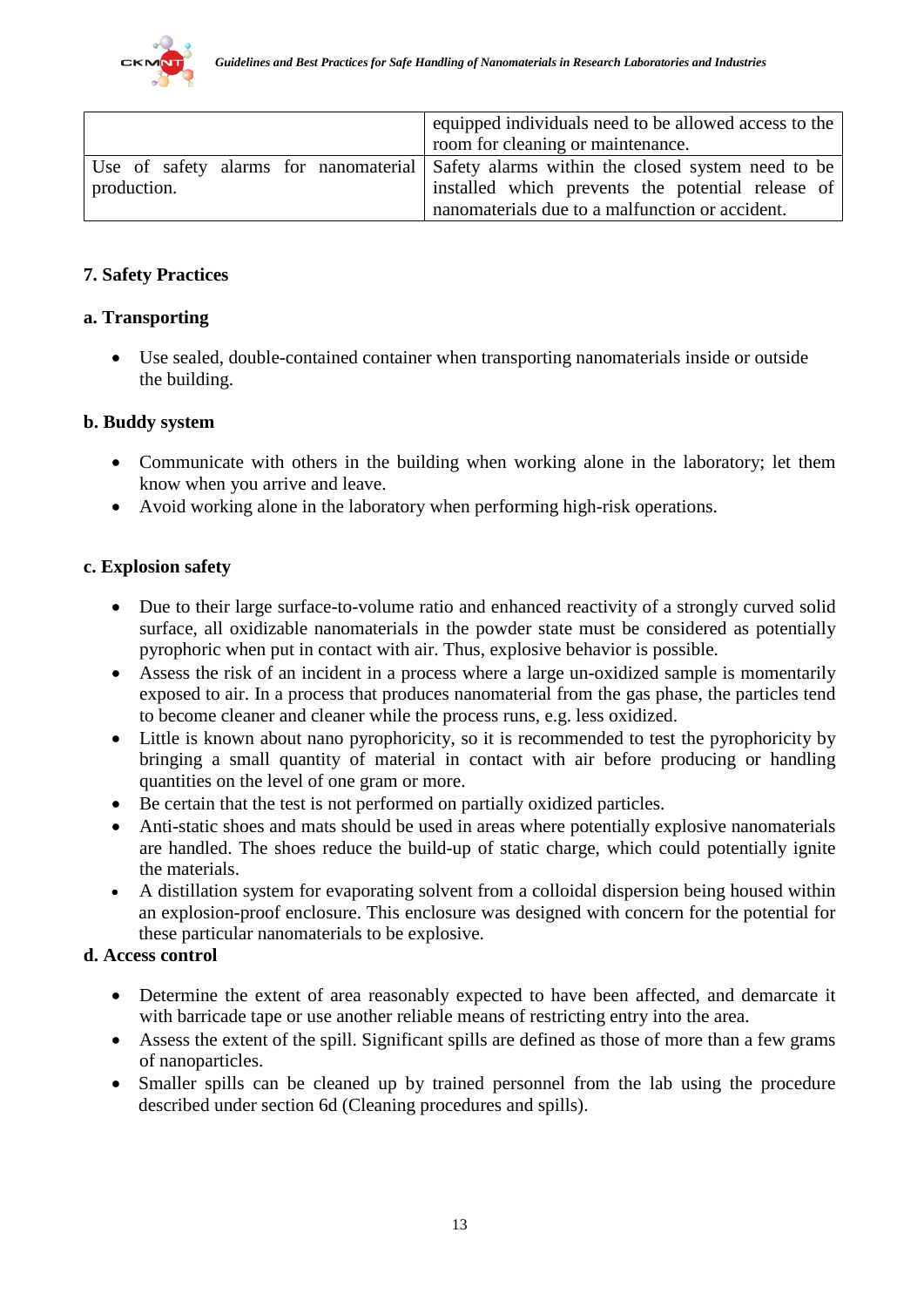

# **e. Dry materials**

- Position a walk-off mat (e.g., Tacki-Mat) where clean-up personnel will exit the access controlled area.
- Do not dry sweep spilled accumulations of dry nanomaterials. Small quantities of dry materials (i.e., gram quantities) can be cleaned up with wet wipes. Dispose of the wipes as hazardous waste, as described above. Significant spills should be vacuum cleaned. Use only HEPA-filtered vacuum cleaners to clean up nanoparticles.
- Ensure that the functioning of the HEPA filters is properly tested as frequently as the manufacturer's recommends. HEPA vacuums for nanomaterials should be dedicated and labeled "For Use with Nanomaterials Only". Used HEPA filters must be appropriately characterized, collected, and disposed of as hazardous or potentially hazardous waste based on the material involved.

#### **8. Product stewardship**

.

Various types of guidance information are provided by the organization/manufacturers supplying nanomaterials to customers. Different types of guidance information provided by the suppliers are listed below. MSDS is the most common form of guidance among these and should be kept at a easily accessible central location

- Material safety data sheet (MSDS)
- Product information sheet
- Technical instructions
- Personal interaction
- Accompanying letter
- Technical data sheets
- Specification sheets
- Certificates of analysis
- Operation manuals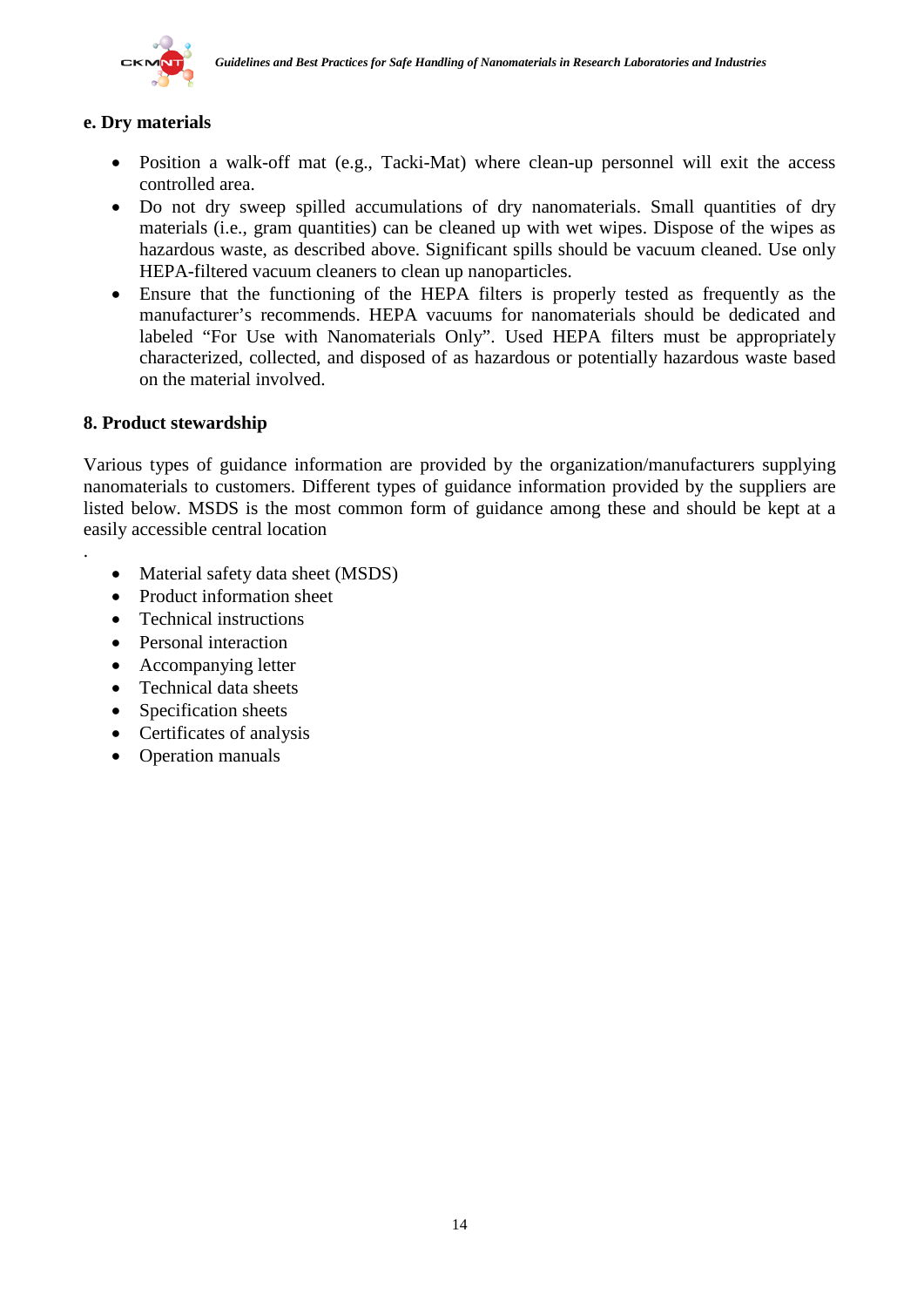

# **References**

# **General**

- Nanotechnologies Health and safety practices in occupational settings relevant to nanotechnologies, ISO/TR 12885:2008(E), First edition 2008-10-01.
- Angeles Villanueva et al., "The influence of surface functionalization on the enhanced internalization of magnetic nanoparticles in cancer cells", Nanotechnology 20 (2009) 115103.
- Alok Dhawan, Rishi Shanker,Mukal Das, C. Kailash Gupta, "Guidance for safe handling of nanomaterials" J. Biomed. Nanotechnol, 7 (2011), 218-224.
- Robert A Yokel, Robert Macphail, "Engineered nanomaterials: exposures, hazards and risk prevention", J. Occupational Medicine and Toxicology, 6(7) (2011).
- Marilyn F.Hallock, PamGreenley, Lou DiBerardinis, Dan Kallin, "Potential risks of nanomaterials and how to safely handle material of uncertain toxicity", J. Chemical Health and Safety, 16 (2009), 16-23.
- Junsu Park, Byoung kyu-Kwak, Eunjoo Bae, Jeongin Lee, Kyunghee Choi, Jongheop Yi and Younghun Kim, "Exposure assessment of engineered nanomaterials in the workplace", J. Chem. Eng., 26(6) (2009), 1630-1636.
- Nanotechnologies -- Health and safety practices in occupational settings relevant to nanotechnologies, http://www.nen.nl/web/Normshop/Norm/NPRISOTR-128852008-en.htm.
- Joseph A Conti, Keith K. "Health and Safety practices in the Nanomaterials work place results from an international survey", Environ. Sci. Technol. 2008, DOI: 10.1021/CS702158q and references therein.
- Gh. Amoabeding et al., "Guidelines for safe handling, use and disposal of nanoparticles", J. Physics: Conference Series, 170 (2009) 012037, DOI:10.1088/1742-6596/170/012037 and references therein.
- Volmat Richeter, et al., "of fine powders, hardmetals, hazards and health risks", Metal powder report 62 (2007) 12-14.
- R. Dobashi, "Risk of dust explosions of combustible nanomaterials", Nanosafe 2008: Int. Conf. on safe production and use of nanomaterials, J. Physics: Conference Series 170 (2009) 012029.

# **Websites for Additional Information on guidelines**

- Nanotechnologies-Health and safety practices in occupational settings relevant to nanotechnologies(ISO/TR 12885:2008[\)](http://www.iso.org/iso/rss.xml?csnumber=52093&rss=detail)
- http://www.iso.org/iso/catalogue\_detail?csnumber=52093
- Safety of manufactured nanomaterials www.oecd.org/env/nanosafety
- NIOSH [workplace safety & health topics](http://www.cdc.gov/niosh/topics/) www.cdc.gov/niosh/topics/nanotech
- Approaches to safe nanotechnology- Managing the health and safety concerns associated with engineered nanomaterials http://www.cdc.gov/niosh/docs/2009-125/
- Health effects and workplace assessments and controls http://www.osha.gov/dsg/nanotechnology/nanotechnology.html
- Good workplace practices for handling nanomaterials http://goodnanoguide.org/tiki-index.php?page=HomePage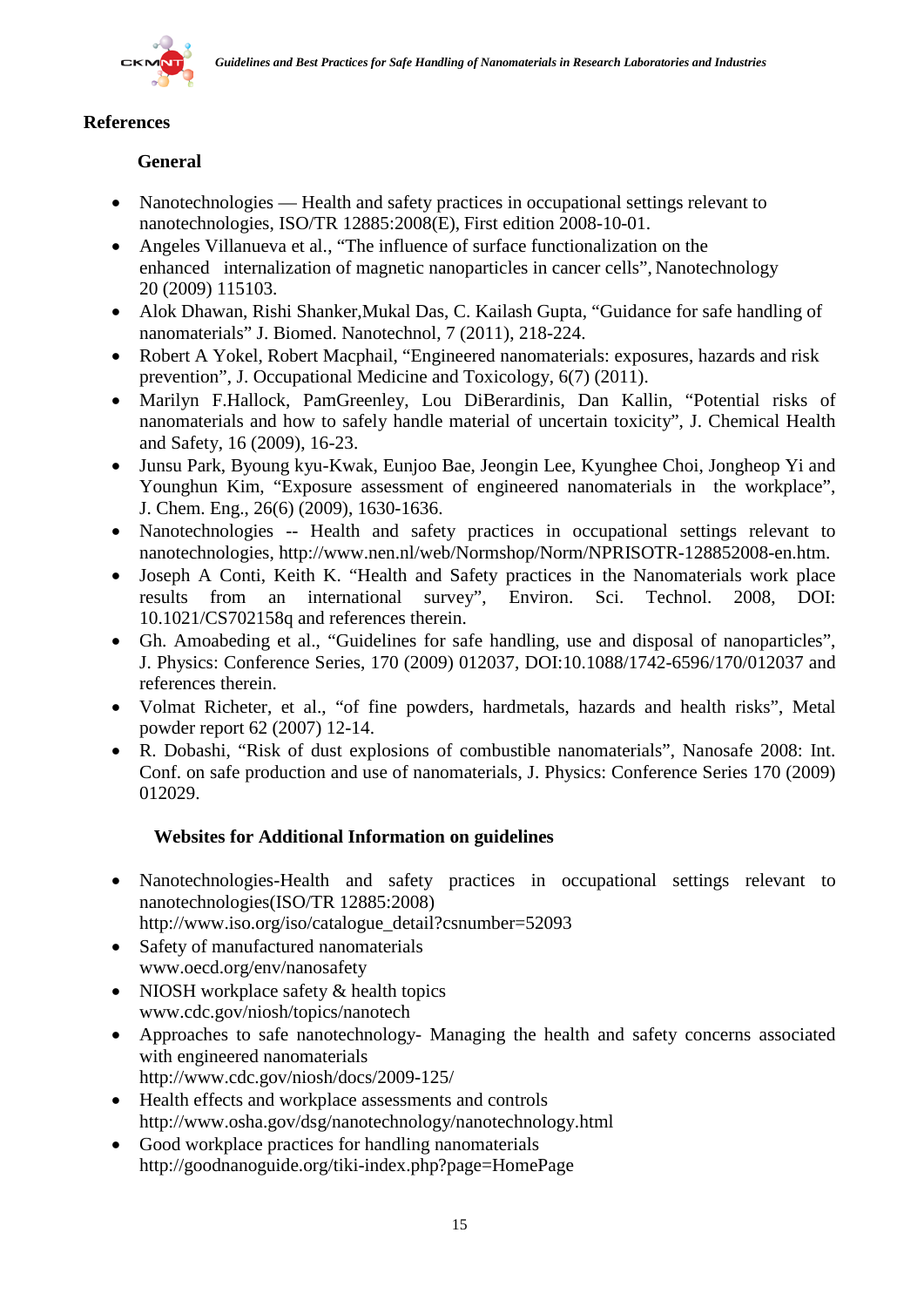

- Environmental , health and safety issues http://www.nano.gov
- Fire and explosion properties of nanopowders: A research report-prepared by the health and safety laboratory for the health and safety executive [http://www.hse.gov.uk/research/rrpdf/rr782.pdf.](http://www.hse.gov.uk/research/rrpdf/rr782.pdf)
- Explosion hazards associated with nanopowders-A literature review, health and safety laboratory, HSL/2004/12. http://www.hse.gov.uk/research/hsl\_pdf/2004/hsl04-12.pdf
- Work place exposure to nanoparticle-A report on European risk observatory, European agency for safety and health at work (2009).

[http://osha.europa.eu/en/publications/literature\\_reviews/workplace\\_exposure\\_to\\_nanoparticl](http://osha.europa.eu/en/publications/literature_reviews/workplace_exposure_to_nanoparticles) [es](http://osha.europa.eu/en/publications/literature_reviews/workplace_exposure_to_nanoparticles)

• Identification of potential health and safety issues associated with MacDiarmid institute funded nanomaterial research in university laboratories-Report prepared for the MacDiarmid Institute (2009).

http://www.chem.canterbury.ac.nz/research/pubs2009.shtml

- Nanotechnology and life cycle assessment http://www.nanokersociety.org/index.aspx?ID\_Page=158&ID=417&ID\_Plantilla=301&TIPO=asyContenido
- Key guidance for managing the potential risks of nanotechnology <http://www.safenano.org/KnowledgeBase/Guidance.aspx>
- Flammable and combustible liquids code: NFPA 30 <http://www.nfpa.org/aboutthecodes/AboutTheCodes.asp?DocNum=30>
- Standard on fire protection for laboratories using chemicals: NFPA 45 http://www.nfpa.org/aboutthecodes/aboutthecodes.asp?docnum=45

# **University materials/websites containing information about the safety guidelines**

- DOE Nanoscale science researcher centers. Approach to nanomaterial ES&H (June 2007). www.sc.doe.gov/bes/DOE\_NSRC\_ Approach\_to\_Nanomaterial\_ESH.pdf
- MIT. Potential risks of nanomaterials and how to safely handle materials of uncertain toxicity.
	- http://web.mit.edu/environment/ehs/ topic/nanomaterial.html
- Texas A&M engineering. Interim guideline for working safely with nanotechnology. http://engineering.tamu.edu/safety/ guidelines/Nanotechnology/NANO\_
- General principles and practices for working safely with engineered nanomaterials, Stanford university
	- http://www.stanford.edu/dept/EHS/prod/researchlab/IH/nano/lab\_safety\_guidelines.html
- Nanosafety guidelines preventing exposure to nanomaterials at the faculty of applied sciences, Delft university

https://intranet.tudelft.nl/.../pagina.jsp?...Guidelines\_Nano\_Safety...pdf

University of Pittsburgh safety manual: EH&S guideline number 02-003 dated 04/04/2011, "Storage and handling of flammable and combustible liquids", pp. 1-10 (2011).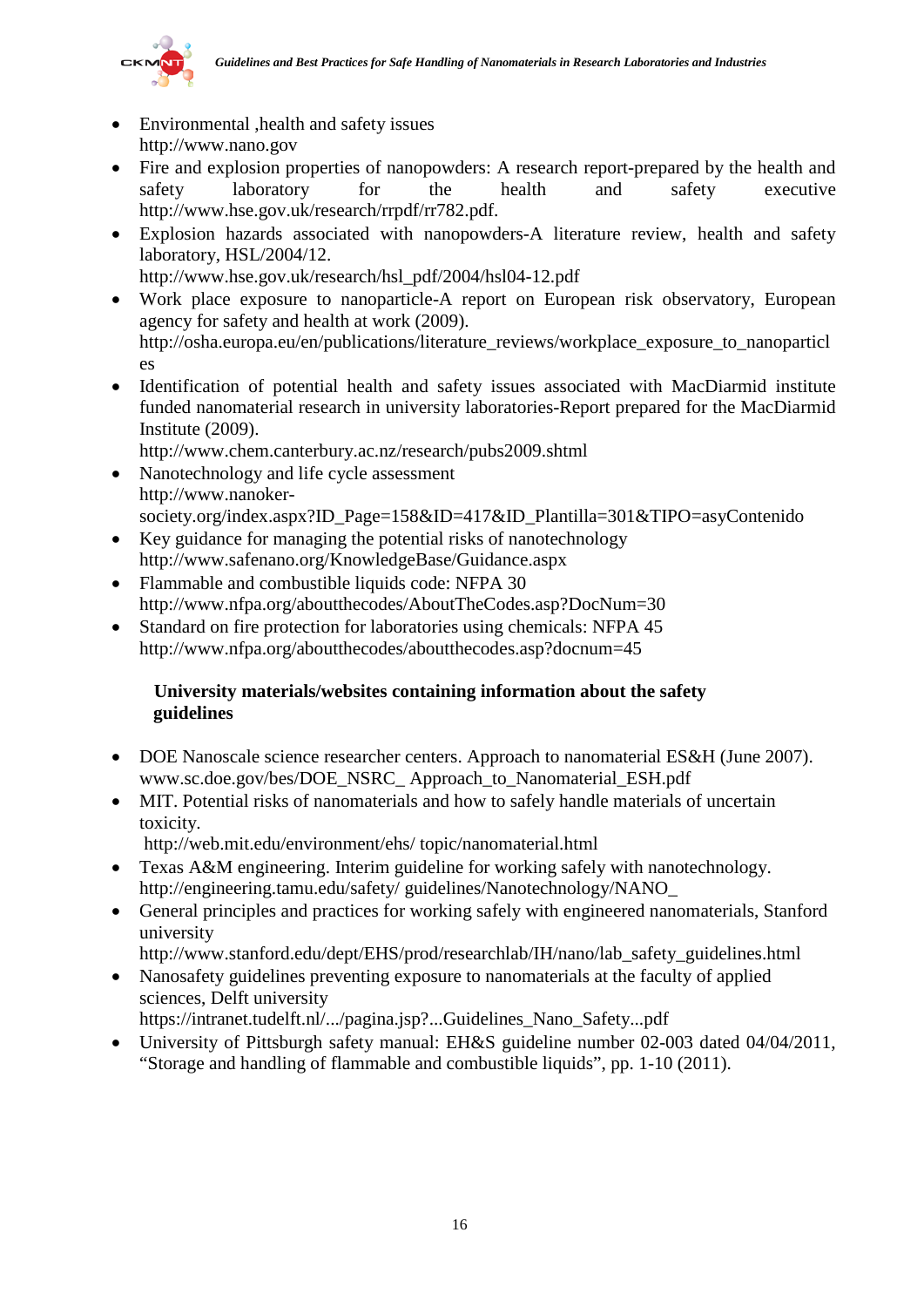

# **Abbreviations**

| ARCI         | International Advanced Research Centre for Powder Metallurgy & New             |
|--------------|--------------------------------------------------------------------------------|
|              | Materials                                                                      |
| <b>CDC</b>   | Centre for Disease Control and Prevention                                      |
| <b>CKMNT</b> | Center for Knowledge Management of Nanoscience and Technology                  |
| <b>DOT</b>   | Department of Transportation                                                   |
| EH &S        | Environment, Health & Safety                                                   |
| EPA          | <b>Environmental Protection Agency</b>                                         |
| <b>HEPA</b>  | High-Efficiency Particulate Air                                                |
| <b>IGCAR</b> | Indira Gandhi Center for Atomic Research                                       |
| <b>ISO</b>   | International Organization for Standardization                                 |
| <b>LCA</b>   | Life Cycle Assessment                                                          |
| <b>MSDS</b>  | <b>Material Safety Data Sheet</b>                                              |
| <b>NIOSH</b> | National Institute for Occupational Safety and Health                          |
| <b>NFPA</b>  | <b>National Fire Protection Association</b>                                    |
| <b>OECD</b>  | Organization for Economic Co-operation & Development                           |
| <b>OSHA</b>  | Occupational Safety and Health Administration                                  |
| PEL          | Permissible Exposure Limit                                                     |
| <b>PPE</b>   | <b>Personal Protective Equipments</b>                                          |
| <b>REACH</b> | Registration, Evaluation, Authorization and Restriction of Chemical Substances |
| <b>SOP</b>   | <b>Standard Operating Procedures</b>                                           |
| <b>TLV</b>   | <b>Threshold Limit Values</b>                                                  |
| <b>WHO</b>   | World Health Organization                                                      |
|              |                                                                                |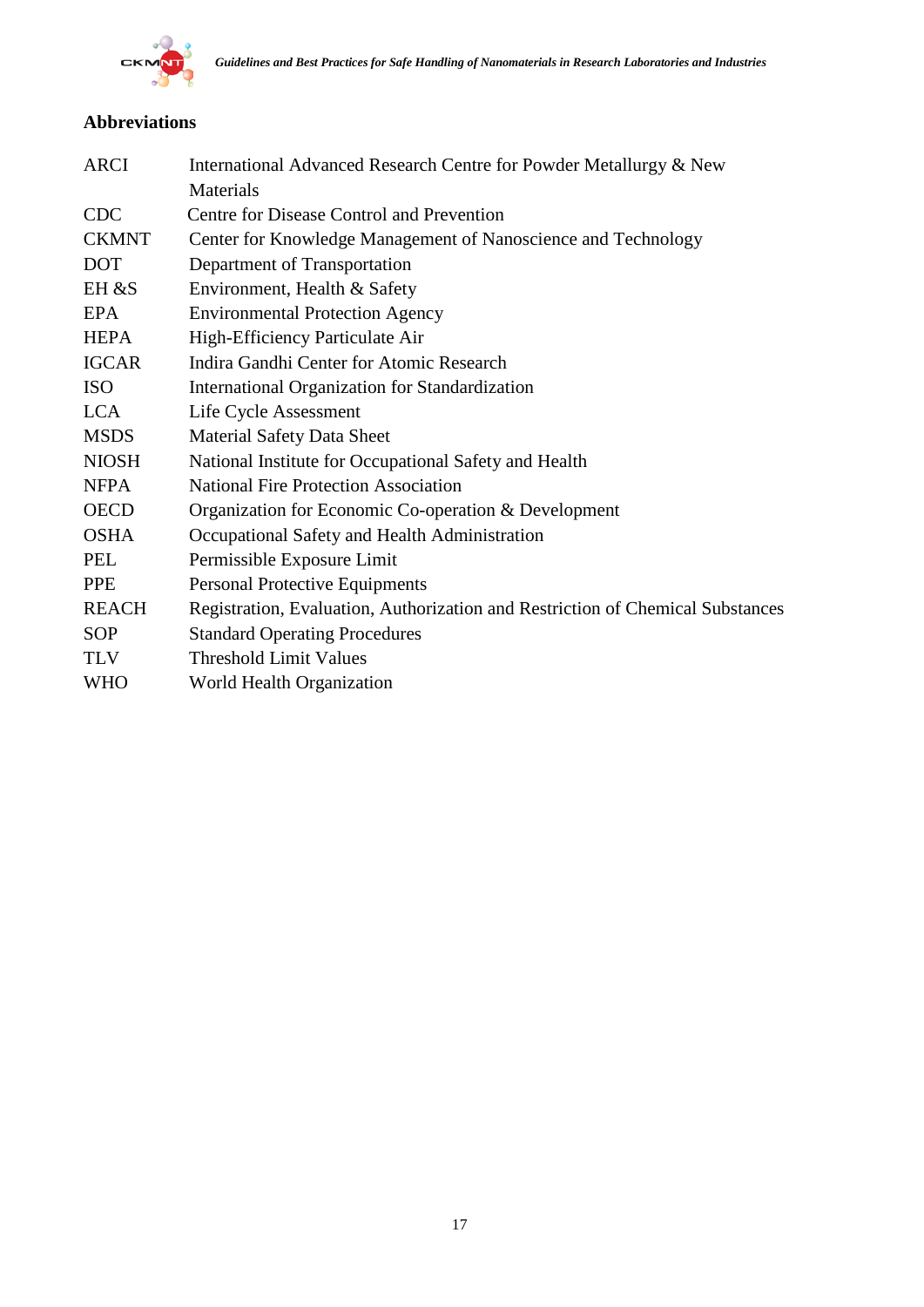

# **Glossary**

| <b>HEPA Filter</b>   | HEPA is an acronym for "high efficiency particulate air". Basically<br>HEPA is a type of filter that can trap a large amount of very small<br>particles that other vacuum cleaners would simply recirculate back<br>into the air.                            |
|----------------------|--------------------------------------------------------------------------------------------------------------------------------------------------------------------------------------------------------------------------------------------------------------|
| <b>Nanomaterials</b> | Can be subdivided into nanoparticles, nanofilms and nanocomposites.<br>The focus of nanomaterials is a bottom up approach to structures and<br>functional effects whereby the building blocks of materials are<br>designed and assembled in controlled ways. |
| <b>Nanometer</b>     | Nanometer (nm) is one billionth of a meter.                                                                                                                                                                                                                  |
| <b>Nanoparticles</b> | A particle having one or more dimensions of the order of 100nm or less.                                                                                                                                                                                      |
| <b>Nanotube</b>      | It can be regarded as segments of graphene (individual graphite layer) sheets that<br>have been rolled up to form seamless cylinders.                                                                                                                        |
| <b>Nanowires</b>     | Semiconductor nanowires are one-dimensional structures, with unique<br>electrical and optical properties, that are used as building blocks in<br>nanoscale devices.                                                                                          |
| <b>NIOSH</b>         | The National Institute for Occupational Safety and Health (or NIOSH) is the<br>United States federal agency responsible for conducting research and making<br>recommendations for the prevention of work-related injury and illness.                         |
| N95                  | A particulate respirator with least 95% efficiency. The "N" means it is not oil<br>resistant.                                                                                                                                                                |
| <b>N100</b>          | N100 is NIOSH's highest particulate filtration rating, encompassing and<br>exceeding N95. The "N" indicates it is not oil resistant and "100"<br>means it will filter at least 99.97% of airborne particles.                                                 |
| <b>PEL</b>           | The permissible exposure limit (PEL), is the maximum amount or airborne<br>concentration of a substance to which a worker may be legally exposed.                                                                                                            |
| <b>PPE</b>           | OSHA requires the use of personal protective equipment (PPE) to reduce<br>employee exposure to hazards when engineering and administrative controls are<br>not feasible or effective in reducing these exposures to acceptable levels.                       |
| <b>REACH:</b>        | It is a European Community Regulation on chemicals and their safe<br>use (EC 1907/2006). It deals with the Registration, Evaluation,<br>Authorization and Restriction of Chemical substances.                                                                |
| <b>TLV</b>           | A threshold limit value (TLV), reflects the level of exposure that the typical<br>worker can experience without an unreasonable risk of disease or injury                                                                                                    |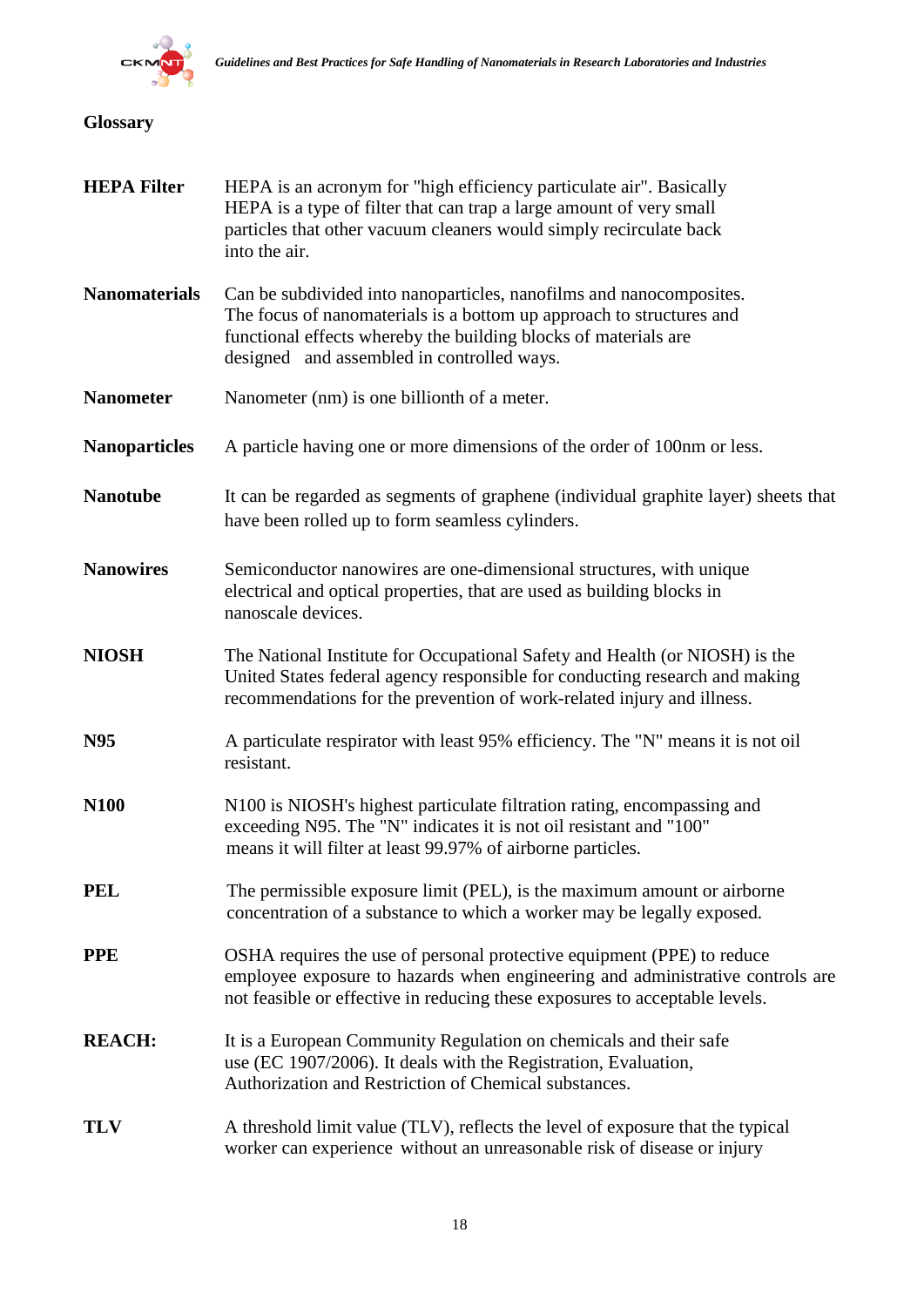

**DISCLAIMER: This document is a work of CKMNT and has been compiled based on practices adopted by various institutions worldwide for dealing with nanomaterials and is being circulated in an attempt to ensure workplace safety. The guidelines are only suggestive in nature and by no means comprehensive. It is recommended that even stricter norms be enforced by each laboratory if necessary, based on the specific nanomaterials and processes being dealt with by its staff.**